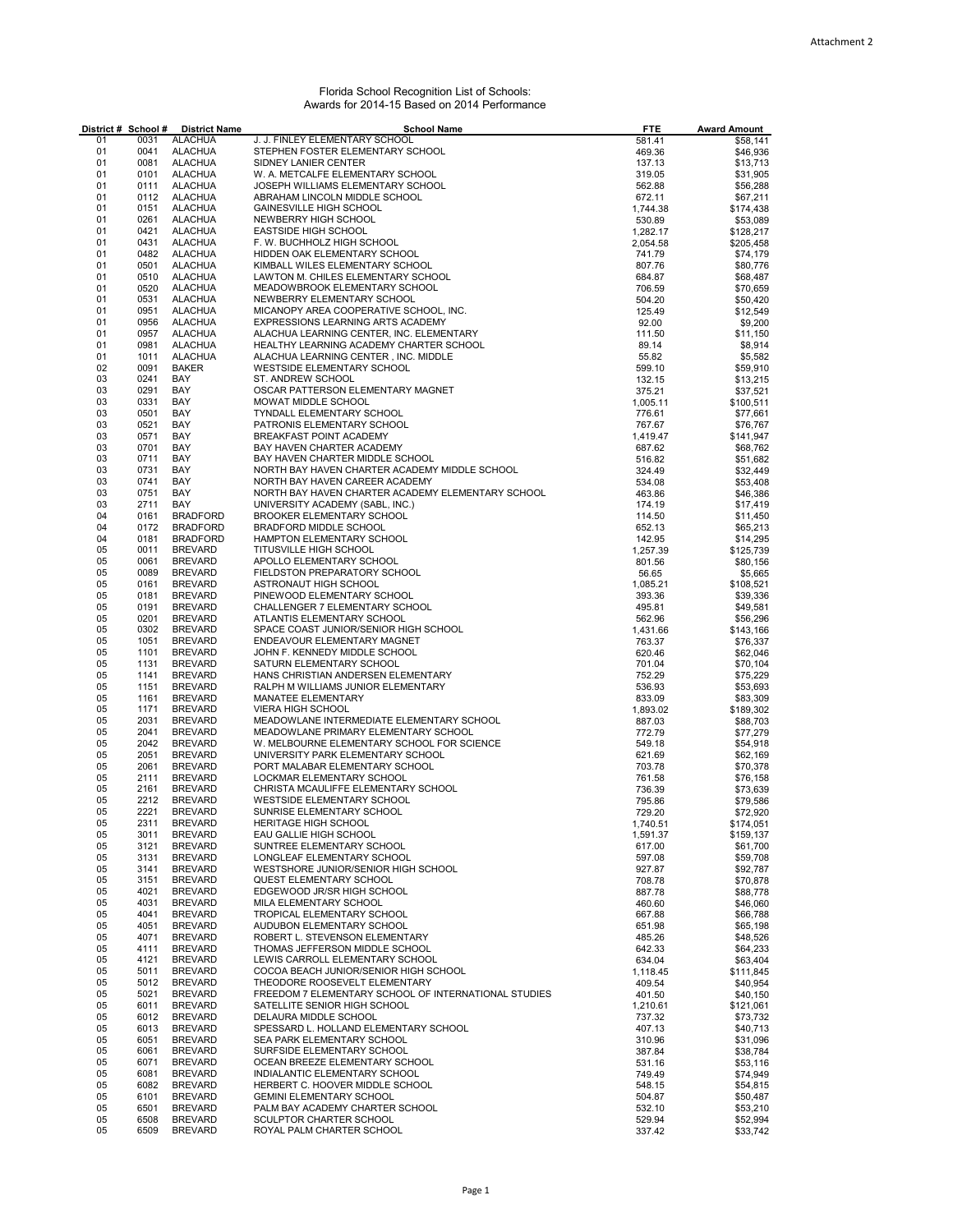| District # School # |              | <b>District Name</b>             | <b>School Name</b>                                               | <b>FTE</b>           | <b>Award Amount</b>    |
|---------------------|--------------|----------------------------------|------------------------------------------------------------------|----------------------|------------------------|
| 05                  | 6540         | <b>BREVARD</b>                   | VIERA CHARTER SCHOOL                                             | 646.52               | \$64,652<br>\$106,033  |
| 06<br>06            | 0021<br>0101 | <b>BROWARD</b><br><b>BROWARD</b> | POMPANO BEACH MIDDLE SCHOOL<br>DANIA ELEMENTARY SCHOOL           | 1,060.33<br>507.93   | \$50,793               |
| 06                  | 0111         | <b>BROWARD</b>                   | HOLLYWOOD HILLS ELEMENTARY SCHOOL                                | 739.53               | \$73,953               |
| 06                  | 0131         | <b>BROWARD</b>                   | HALLANDALE ELEMENTARY SCHOOL                                     | 1,112.71             | \$111,271              |
| 06                  | 0151         | <b>BROWARD</b>                   | RIVERLAND ELEMENTARY SCHOOL                                      | 608.03               | \$60,803               |
| 06                  | 0185         | <b>BROWARD</b>                   | POMPANO BEACH HIGH SCHOOL                                        | 1,162.19             | \$116,219              |
| 06<br>06            | 0271<br>0331 | <b>BROWARD</b><br><b>BROWARD</b> | DILLARD ELEMENTARY SCHOOL<br>COLLINS ELEMENTARY SCHOOL           | 737.15<br>275.99     | \$73,715<br>\$27,599   |
| 06                  | 0343         | <b>BROWARD</b>                   | ATTUCKS MIDDLE SCHOOL                                            | 742.40               | \$74,240               |
| 06                  | 0471         | <b>BROWARD</b>                   | OLSEN MIDDLE SCHOOL                                              | 850.94               | \$85,094               |
| 06                  | 0481         | <b>BROWARD</b>                   | MCNICOL MIDDLE SCHOOL                                            | 926.63               | \$92,663               |
| 06                  | 0611         | <b>BROWARD</b>                   | SUNLAND PARK ELEMENTARY SCHOOL                                   | 265.18               | \$26,518               |
| 06                  | 0641         | <b>BROWARD</b>                   | BAYVIEW ELEMENTARY SCHOOL                                        | 607.20               | \$60,720               |
| 06                  | 0701         | <b>BROWARD</b>                   | PARKWAY MIDDLE SCHOOL<br>DRIFTWOOD MIDDLE SCHOOL                 | 1,622.04             | \$162,204              |
| 06<br>06            | 0861<br>0951 | <b>BROWARD</b><br><b>BROWARD</b> | FORT LAUDERDALE HIGH SCHOOL                                      | 1,538.66<br>1,995.90 | \$153,866<br>\$199,590 |
| 06                  | 0991         | <b>BROWARD</b>                   | WINGATE OAKS CENTER                                              | 99.05                | \$9,905                |
| 06                  | 1021         | <b>BROWARD</b>                   | THE QUEST CENTER                                                 | 130.08               | \$13,008               |
| 06                  | 1131         | <b>BROWARD</b>                   | PALMVIEW ELEMENTARY SCHOOL                                       | 637.21               | \$63,721               |
| 06                  | 1211         | <b>BROWARD</b>                   | COOPER CITY ELEMENTARY SCHOOL                                    | 823.97               | \$82,397               |
| 06                  | 1251         | <b>BROWARD</b>                   | PLANTATION PARK ELEMENTARY                                       | 499.18               | \$49,918               |
| 06<br>06            | 1271<br>1281 | <b>BROWARD</b><br><b>BROWARD</b> | NOVA DWIGHT D. EISENHOWER ELEM<br>NOVA HIGH SCHOOL               | 749.58               | \$74,958               |
| 06                  | 1291         | <b>BROWARD</b>                   | WILLIAM T. MCFATTER TECHNICAL CENTER                             | 2,084.77<br>602.02   | \$208,477<br>\$60,202  |
| 06                  | 1661         | <b>BROWARD</b>                   | HOLLYWOOD HILLS HIGH SCHOOL                                      | 2,006.27             | \$200,627              |
| 06                  | 1711         | <b>BROWARD</b>                   | DEERFIELD BEACH HIGH SCHOOL                                      | 2,308.63             | \$230,863              |
| 06                  | 1752         | <b>BROWARD</b>                   | WHISPERING PINES SCHOOL                                          | 219.57               | \$21,957               |
| 06                  | 1791         | <b>BROWARD</b>                   | APOLLO MIDDLE SCHOOL                                             | 1,214.37             | \$121,437              |
| 06                  | 1841         | <b>BROWARD</b>                   | MIRROR LAKE ELEMENTARY SCHOOL                                    | 468.90               | \$46,890               |
| 06                  | 1891<br>2011 | <b>BROWARD</b>                   | SEMINOLE MIDDLE SCHOOL<br>CORAL COVE ELEMENTARY SCHOOL           | 1,127.97             | \$112,797              |
| 06<br>06            | 2021         | <b>BROWARD</b><br><b>BROWARD</b> | <b>GLADES MIDDLE SCHOOL</b>                                      | 844.34<br>1,461.61   | \$84,434<br>\$146,161  |
| 06                  | 2041         | <b>BROWARD</b>                   | BEACHSIDE MONTESSORI VILLAGE                                     | 697.26               | \$69,726               |
| 06                  | 2052         | <b>BROWARD</b>                   | WESTPINE MIDDLE SCHOOL                                           | 1,191.48             | \$119,148              |
| 06                  | 2221         | <b>BROWARD</b>                   | ATLANTIC TECHNICAL CENTER                                        | 652.94               | \$65,294               |
| 06                  | 2231         | <b>BROWARD</b>                   | NORTH LAUDERDALE ELEMENTARY                                      | 558.93               | \$55,893               |
| 06                  | 2531         | <b>BROWARD</b>                   | HORIZON ELEMENTARY SCHOOL                                        | 531.76               | \$53,176               |
| 06<br>06            | 2551<br>2561 | <b>BROWARD</b><br><b>BROWARD</b> | CORAL SPRINGS ELEMENTARY SCHOOL<br>CORAL SPRINGS MIDDLE SCHOOL   | 578.50               | \$57,850               |
| 06                  | 2571         | <b>BROWARD</b>                   | PIONEER MIDDLE SCHOOL                                            | 1,254.62<br>1,314.32 | \$125,462<br>\$131,432 |
| 06                  | 2611         | <b>BROWARD</b>                   | <b>BAIR MIDDLE SCHOOL</b>                                        | 922.96               | \$92,296               |
| 06                  | 2621         | <b>BROWARD</b>                   | TAMARAC ELEMENTARY SCHOOL                                        | 881.14               | \$88,114               |
| 06                  | 2641         | <b>BROWARD</b>                   | CENTRAL PARK ELEMENTARY SCHOOL                                   | 1,095.13             | \$109,513              |
| 06                  | 2661         | <b>BROWARD</b>                   | PEMBROKE LAKES ELEMENTARY SCHOOL                                 | 546.34               | \$54,634               |
| 06                  | 2721         | <b>BROWARD</b>                   | RAMBLEWOOD ELEMENTARY SCHOOL                                     | 799.90               | \$79,990               |
| 06<br>06            | 2741<br>2831 | <b>BROWARD</b><br><b>BROWARD</b> | MAPLEWOOD ELEMENTARY SCHOOL<br><b>WESTERN HIGH SCHOOL</b>        | 695.63               | \$69,563               |
| 06                  | 2851         | <b>BROWARD</b>                   | <b>GRIFFIN ELEMENTARY SCHOOL</b>                                 | 2,953.07<br>567.44   | \$295,307<br>\$56,744  |
| 06                  | 2881         | <b>BROWARD</b>                   | WELLEBY ELEMENTARY SCHOOL                                        | 731.97               | \$73,197               |
| 06                  | 2891         | <b>BROWARD</b>                   | RIVERGLADES ELEMENTARY SCHOOL                                    | 646.03               | \$64,603               |
| 06                  | 2942         | <b>BROWARD</b>                   | EVERGLADES ELEMENTARY SCHOOL                                     | 954.47               | \$95,447               |
| 06                  | 2961         | <b>BROWARD</b>                   | CHAPEL TRAIL ELEMENTARY SCHOOL                                   | 752.46               | \$75,246               |
| 06<br>06            | 2981<br>3001 | <b>BROWARD</b>                   | COUNTRY ISLES ELEMENTARY SCHOOL<br>WALTER C. YOUNG MIDDLE SCHOOL | 967.94               | \$96,794               |
| 06                  | 3011         | <b>BROWARD</b><br><b>BROWARD</b> | MARJORY STONEMAN DOUGLAS HIGH SCHOOL                             | 1,175.36<br>2,907.56 | \$117,536<br>\$290,756 |
| 06                  | 3031         | <b>BROWARD</b>                   | RIVERSIDE ELEMENTARY SCHOOL                                      | 712.18               | \$71,218               |
| 06                  | 3081         | <b>BROWARD</b>                   | SILVER RIDGE ELEMENTARY SCHOOL                                   | 925.17               | \$92,517               |
| 06                  | 3111         | <b>BROWARD</b>                   | COUNTRY HILLS ELEMENTARY SCHOOL                                  | 852.34               | \$85,234               |
| 06                  | 3131         | <b>BROWARD</b>                   | HAWKES BLUFF ELEMENTARY SCHOOL                                   | 807.30               | \$80,730               |
| 06                  | 3151         | <b>BROWARD</b>                   | TEQUESTA TRACE MIDDLE SCHOOL                                     | 1,388.36             | \$138,836              |
| 06<br>06            | 3171<br>3181 | <b>BROWARD</b><br><b>BROWARD</b> | PARK SPRINGS ELEMENTARY SCHOOL<br>INDIAN TRACE ELEMENTARY SCHOOL | 908.99<br>717.17     | \$90,899<br>\$71,717   |
| 06                  | 3191         | <b>BROWARD</b>                   | EMBASSY CREEK ELEMENTARY SCHOOL                                  | 986.87               | \$98,687               |
| 06                  | 3221         | <b>BROWARD</b>                   | CHARLES DREW ELEMENTARY SCHOOL                                   | 654.93               | \$65,493               |
| 06                  | 3321         | <b>BROWARD</b>                   | VIRGINIA SHUMAN YOUNG ELEMENTARY SCHOOL                          | 655.36               | \$65,536               |
| 06                  | 3331         | <b>BROWARD</b>                   | SILVER TRAIL MIDDLE SCHOOL                                       | 1,472.49             | \$147,249              |
| 06                  | 3391         | <b>BROWARD</b>                   | CHARLES W FLANAGAN HIGH SCHOOL                                   | 2,786.46             | \$278,646              |
| 06                  | 3401         | <b>BROWARD</b>                   | SAWGRASS ELEMENTARY SCHOOL                                       | 896.02               | \$89,602               |
| 06<br>06            | 3431<br>3461 | <b>BROWARD</b><br><b>BROWARD</b> | SAWGRASS SPRINGS MIDDLE SCHOOL<br>EAGLE POINT ELEMENTARY SCHOOL  | 1,174.01<br>1,185.96 | \$117,401<br>\$118,596 |
| 06                  | 3471         | <b>BROWARD</b>                   | INDIAN RIDGE MIDDLE SCHOOL                                       | 1,808.76             | \$180,876              |
| 06                  | 3481         | <b>BROWARD</b>                   | TRADEWINDS ELEMENTARY SCHOOL                                     | 1,156.94             | \$115,694              |
| 06                  | 3491         | <b>BROWARD</b>                   | SILVER PALMS ELEMENTARY SCHOOL                                   | 651.86               | \$65,186               |
| 06                  | 3531         | <b>BROWARD</b>                   | FOX TRAIL ELEMENTARY SCHOOL                                      | 1,213.78             | \$121,378              |
| 06                  | 3591         | <b>BROWARD</b>                   | LAKESIDE ELEMENTARY SCHOOL                                       | 711.68               | \$71,168               |
| 06                  | 3622         | <b>BROWARD</b>                   | FALCON COVE MIDDLE SCHOOL<br><b>CYPRESS BAY HIGH SCHOOL</b>      | 2,213.91             | \$221,391              |
| 06<br>06            | 3623<br>3631 | <b>BROWARD</b><br><b>BROWARD</b> | PARKSIDE ELEMENTARY SCHOOL                                       | 4,247.72<br>737.89   | \$424,772<br>\$73,789  |
| 06                  | 3642         | <b>BROWARD</b>                   | GATOR RUN ELEMENTARY SCHOOL                                      | 1,206.70             | \$120,670              |
| 06                  | 3661         | <b>BROWARD</b>                   | SUNSET LAKES ELEMENTARY SCHOOL                                   | 828.60               | \$82,860               |
| 06                  | 3751         | <b>BROWARD</b>                   | DOLPHIN BAY ELEMENTARY SCHOOL                                    | 697.82               | \$69,782               |
| 06                  | 3761         | <b>BROWARD</b>                   | PARK LAKES ELEMENTARY SCHOOL                                     | 1,128.66             | \$112,866              |
| 06                  | 3841         | <b>BROWARD</b>                   | MANATEE BAY ELEMENTARY SCHOOL                                    | 1,180.12             | \$118,012              |
| 06                  | 3871         | <b>BROWARD</b>                   | WESTGLADES MIDDLE SCHOOL                                         | 1,433.91             | \$143,391              |
| 06<br>06            | 3931<br>3961 | <b>BROWARD</b><br><b>BROWARD</b> | GULFSTREAM MIDDLE SCHOOL<br>HERON HEIGHTS ELEMENTARY SCHOOL      | 509.11<br>1,022.93   | \$50,911<br>\$102,293  |
| 06                  | 3962         | <b>BROWARD</b>                   | DISCOVERY ELEMENTARY SCHOOL                                      | 917.68               | \$91,768               |
| 06                  | 3971         | <b>BROWARD</b>                   | WEST BROWARD HIGH SCHOOL                                         | 2,615.89             | \$261,589              |
| 06                  | 4772         | <b>BROWARD</b>                   | MILLENNIUM MIDDLE SCHOOL                                         | 1,341.93             | \$134,193              |
| 06                  | 5001         | <b>BROWARD</b>                   | BEN GAMLA CHARTER SCHOOL NORTH CAMPUS                            | 74.81                | \$7,481                |
| 06                  | 5002         | <b>BROWARD</b>                   | SOMERSET ACADEMY VILLAGE CHARTER MIDDLE SCHOOL                   | 131.89               | \$13,189               |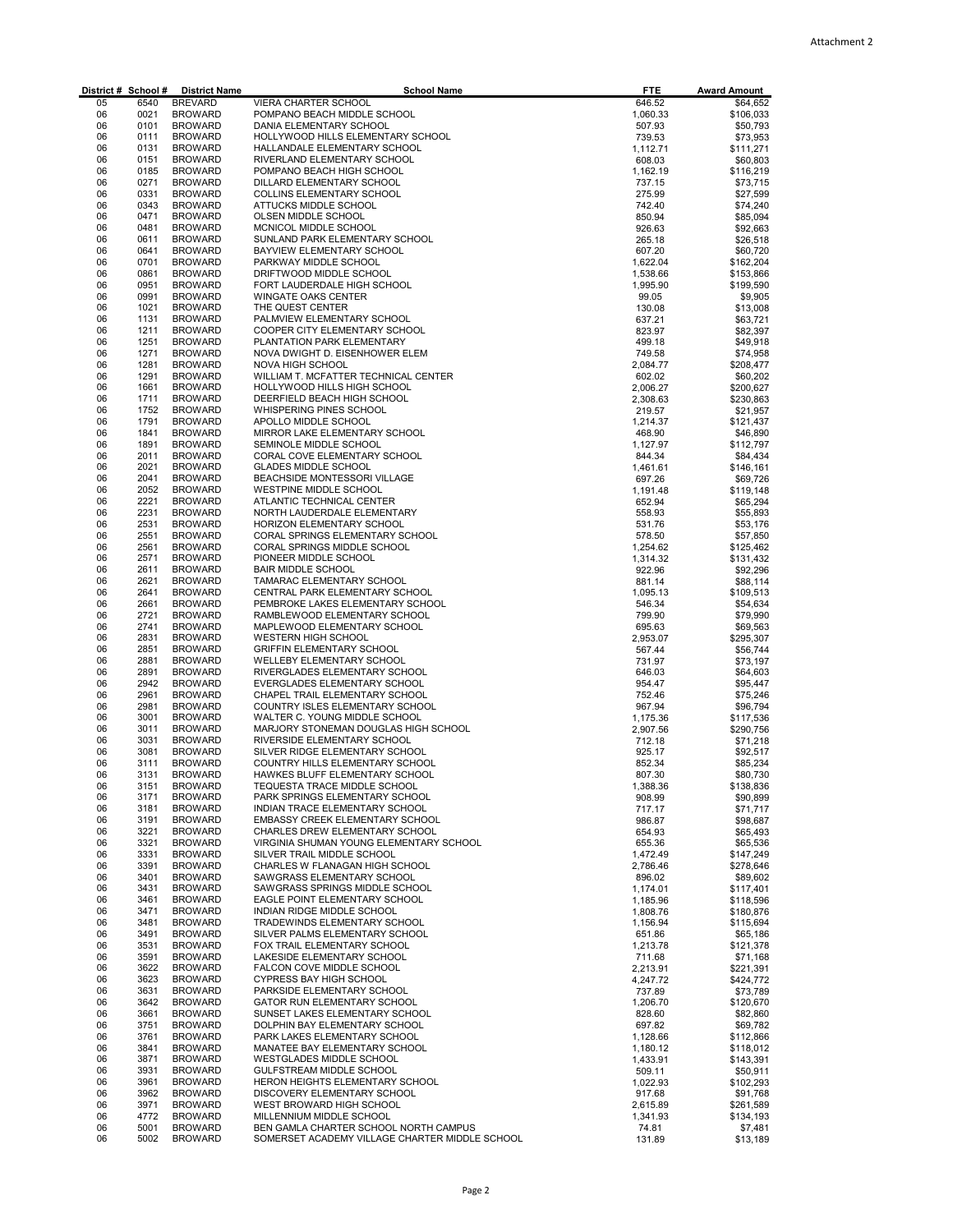| District # School # |              | <b>District Name</b>             | <b>School Name</b>                                                                   | <b>FTE</b>           | <b>Award Amount</b>    |
|---------------------|--------------|----------------------------------|--------------------------------------------------------------------------------------|----------------------|------------------------|
| 06<br>06            | 5010<br>5012 | <b>BROWARD</b>                   | FRANKLIN ACADEMY B                                                                   | 155.29               | \$15,529               |
| 06                  | 5020         | <b>BROWARD</b><br><b>BROWARD</b> | FRANKLIN ACADEMY A<br>RENAISSANCE CHARTER SCHOOL OF CORAL SPRINGS                    | 1,154.75<br>1,391.50 | \$115,475<br>\$139,150 |
| 06                  | 5021         | <b>BROWARD</b>                   | SOMERSET NEIGHBORHOOD SCHOOL                                                         | 488.51               | \$48,851               |
| 06                  | 5024         | <b>BROWARD</b>                   | IMAGINE MIDDLE SCHOOL AT BROWARD                                                     | 198.95               | \$19,895               |
| 06                  | 5026         | <b>BROWARD</b>                   | CHARTER SCHOOL OF EXCELLENCE DAVIE 2                                                 | 138.00               | \$13,800               |
| 06<br>06            | 5030<br>5042 | <b>BROWARD</b>                   | SOMERSET PINES ACADEMY<br>IMAGINE MIDDLE SCHOOL WEST                                 | 477.19               | \$47,719               |
| 06                  | 5044         | <b>BROWARD</b><br><b>BROWARD</b> | IMAGINE SCHOOL SOUTH CAMPUS                                                          | 151.65<br>299.67     | \$15,165<br>\$29,967   |
| 06                  | 5046         | <b>BROWARD</b>                   | FRANKLIN ACADEMY F                                                                   | 430.92               | \$43,092               |
| 06                  | 5048         | <b>BROWARD</b>                   | RENAISSANCE CHARTER SCHOOL AT UNIVERSITY                                             | 1,203.34             | \$120,334              |
| 06                  | 5049         | <b>BROWARD</b>                   | RENAISSANCE CHARTER SCHOOL AT COOPER CITY                                            | 1,089.23             | \$108,923              |
| 06                  | 5051         | <b>BROWARD</b>                   | CITY OF PEMBROKE PINES CHARTER                                                       | 1,922.06             | \$192,206              |
| 06<br>06            | 5054<br>5081 | <b>BROWARD</b><br><b>BROWARD</b> | SOMERSET MIRAMAR SOUTH K-5<br>CITY/PEMBROKE PINES CHARTER MIDDLE SCHOOL              | 78.00<br>1,298.44    | \$7,800<br>\$129,844   |
| 06                  | 5091         | <b>BROWARD</b>                   | CITY OF CORAL SPRINGS CHARTER                                                        | 1,635.62             | \$163,562              |
| 06                  | 5111         | <b>BROWARD</b>                   | IMAGINE CHARTER SCHOOL AT WESTON                                                     | 790.07               | \$79,007               |
| 06                  | 5121         | <b>BROWARD</b>                   | CITY/PEMBROKE PINES CHARTER HIGH SCHOOL                                              | 1,655.33             | \$165,533              |
| 06                  | 5141         | <b>BROWARD</b>                   | SOMERSET ACADEMY                                                                     | 935.53               | \$93,553               |
| 06                  | 5151         | <b>BROWARD</b>                   | SOMERSET ACADEMY MIDDLE SCHOOL                                                       | 868.60               | \$86,860               |
| 06<br>06            | 5161<br>5171 | <b>BROWARD</b><br><b>BROWARD</b> | NORTH BROWARD ACADEMY OF EXCELLENCE<br>IMAGINE CHARTER/N LAUDERDALE                  | 682.85               | \$68,285               |
| 06                  | 5201         | <b>BROWARD</b>                   | CHARTER SCHOOL OF EXCELLENCE TAMARAC 1                                               | 463.42<br>246.90     | \$46,342<br>\$24,690   |
| 06                  | 5211         | <b>BROWARD</b>                   | SOMERSET ACADEMY DAVIE CHARTER                                                       | 145.42               | \$14,542               |
| 06                  | 5221         | <b>BROWARD</b>                   | SOMERSET ACADEMY CHARTER HIGH                                                        | 1,022.72             | \$102,272              |
| 06                  | 5291         | <b>BROWARD</b>                   | CHARTER SCHOOL OF EXCELLENCE TAMARAC 2                                               | 230.07               | \$23,007               |
| 06                  | 5325         | <b>BROWARD</b>                   | HOLLYWOOD ACADEMY OF ARTS & SCIENCE                                                  | 999.53               | \$99,953               |
| 06                  | 5341<br>5355 | <b>BROWARD</b>                   | NORTH UNIVERSITY HIGH                                                                | 397.41               | \$39,741               |
| 06<br>06            | 5356         | <b>BROWARD</b><br><b>BROWARD</b> | EAGLES NEST ELEMENTARY CHARTER SCHOOL<br>EAGLES NEST MIDDLE CHARTER SCHOOL           | 132.89<br>59.79      | \$13,289<br>\$5,979    |
| 06                  | 5362         | <b>BROWARD</b>                   | HOLLYWOOD ACADEMY OF ARTS AND SCIENCE MIDDLE SCHOOL                                  | 434.97               | \$43,497               |
| 06                  | 5371         | <b>BROWARD</b>                   | NORTH BROWARD ACADEMY OF EXCELLENCE MIDDLE SCHOOL                                    | 348.39               | \$34,839               |
| 06                  | 5389         | <b>BROWARD</b>                   | <b>RISE ACADEMY II</b>                                                               | 317.44               | \$31,744               |
| 06                  | 5391         | <b>BROWARD</b>                   | SOMERSET ACADEMY EAST PREPARATORY                                                    | 289.50               | \$28,950               |
| 06                  | 5392         | <b>BROWARD</b>                   | BEN GAMLA CHARTER SCHOOL SOUTH BROWARD                                               | 392.21               | \$39,221               |
| 06<br>06            | 5396<br>5405 | <b>BROWARD</b><br><b>BROWARD</b> | SOMERSET ARTS CONSERVATORY<br>SOMERSET ACADEMY ELEMENTARY (MIRAMAR CAMPUS)           | 122.23<br>669.37     | \$12,223<br>\$66,937   |
| 06                  | 5406         | <b>BROWARD</b>                   | SOMERSET ACADEMY MIDDLE (MIRAMAR CAMPUS)                                             | 446.67               | \$44,667               |
| 06                  | 5409         | <b>BROWARD</b>                   | KIDZ CHOICE CHARTER SCHOOL                                                           | 92.92                | \$9,292                |
| 06                  | 5415         | <b>BROWARD</b>                   | IMAGINE CHARTER SCHOOL OF BROWARD                                                    | 658.96               | \$65,896               |
| 06                  | 5419         | <b>BROWARD</b>                   | SOMERSET ACADEMY HOLLYWOOD MIDDLE SCHOOL                                             | 15.99                | \$1,599                |
| 06                  | 5420         | <b>BROWARD</b>                   | RISE ACADEMY SCHOOL OF SCIENCE AND TECHNOLOGY                                        | 271.91               | \$27,191               |
| 06<br>06            | 5422<br>5441 | <b>BROWARD</b><br><b>BROWARD</b> | FLORIDA INTERCULTURAL ACADEMY K-8 WEST<br>SOMERSET PREPARATORY CHARTER MIDDLE SCHOOL | 605.66               | \$60,566               |
| 07                  | 0021         | CALHOUN                          | BLOUNTSTOWN HIGH SCHOOL                                                              | 337.25<br>385.38     | \$33,725<br>\$38,538   |
| 07                  | 0051         | CALHOUN                          | BLOUNTSTOWN MIDDLE SCHOOL                                                            | 288.31               | \$28,831               |
| 07                  | 0091         | CALHOUN                          | CARR ELEMENTARY & MIDDLE SCHOOL                                                      | 255.10               | \$25,510               |
| 07                  | 0101         | CALHOUN                          | ALTHA PUBLIC SCHOOL                                                                  | 585.41               | \$58,541               |
| 07                  | 0131         | CALHOUN                          | BLOUNTSTOWN ELEMENTARY SCHOOL                                                        | 621.28               | \$62,128               |
| 08<br>08            | 0042<br>0191 | CHARLOTTE<br>CHARLOTTE           | CHARLOTTE HARBOR SCHOOL<br>VINELAND ELEMENTARY SCHOOL                                | 129.34<br>586.93     | \$12,934<br>\$58,693   |
| 08                  | 0231         | CHARLOTTE                        | MYAKKA RIVER ELEMENTARY SCHOOL                                                       | 496.03               | \$49,603               |
| 08                  | 0502         | CHARLOTTE                        | EDISON COLLEGIATE HIGH SCHOOL                                                        | 332.94               | \$33,294               |
| 08                  | 7004         | CHARLOTTE                        | CHARLOTTE VIRTUAL FRANCHISE                                                          | 88.28                | \$8,828                |
| 09                  | 0021         | <b>CITRUS</b>                    | PLEASANT GROVE ELEMENTARY SCHOOL                                                     | 714.48               | \$71,448               |
| 09                  | 0035         | <b>CITRUS</b>                    | CENTRAL RIDGE ELEMENTARY SCHOOL                                                      | 740.28               | \$74,028               |
| 09<br>09            | 0071<br>0083 | <b>CITRUS</b><br><b>CITRUS</b>   | HOMOSASSA ELEMENTARY SCHOOL<br>CRYSTAL RIVER MIDDLE SCHOOL                           | 318.09<br>780.81     | \$31.809<br>\$78,081   |
| 09                  | 0162         | <b>CITRUS</b>                    | LECANTO MIDDLE SCHOOL                                                                | 739.69               | \$73,969               |
| 09                  | 0171         | <b>CITRUS</b>                    | HERNANDO ELEMENTARY SCHOOL                                                           | 641.12               | \$64,112               |
| 09                  | 0201         | <b>CITRUS</b>                    | CREST SCHOOL                                                                         | 122.49               | \$12,249               |
| 09                  | 0211         | <b>CITRUS</b>                    | CITRUS SPRINGS MIDDLE SCHOOL                                                         | 786.65               | \$78,665               |
| 09                  | 0215         | <b>CITRUS</b>                    | ACADEMY OF ENVIRON. SCIENCES<br>GREEN COVE SPRINGS JUNIOR HIGH SCHOOL                | 109.43               | \$10,943               |
| 10<br>10            | 0021<br>0201 | CLAY<br>CLAY                     | ORANGE PARK ELEMENTARY SCHOOL                                                        | 794.04<br>514.36     | \$79,404<br>\$51,436   |
| 10                  | 0241         | <b>CLAY</b>                      | W E CHERRY ELEMENTARY SCHOOL                                                         | 632.93               | \$63.293               |
| 10                  | 0261         | CLAY                             | DOCTORS INLET ELEMENTARY SCHOOL                                                      | 766.87               | \$76,687               |
| 10                  | 0271         | <b>CLAY</b>                      | MIDDLEBURG ELEMENTARY SCHOOL                                                         | 582.06               | \$58,206               |
| 10                  | 0351         | CLAY                             | LAKESIDE JUNIOR HIGH SCHOOL                                                          | 836.97               | \$83,697               |
| 10                  | 0352         | CLAY                             | LAKESIDE ELEMENTARY SCHOOL                                                           | 788.44               | \$78,844               |
| 10<br>10            | 0431<br>0451 | CLAY<br>CLAY                     | RIDGEVIEW HIGH SCHOOL<br>LAKE ASBURY ELEMENTARY SCHOOL                               | 1,452.61<br>800.59   | \$145,261<br>\$80,059  |
| 10                  | 0481         | <b>CLAY</b>                      | LAKE ASBURY JUNIOR HIGH SCHOOL                                                       | 1,074.02             | \$107,402              |
| 10                  | 0521         | CLAY                             | FLEMING ISLAND ELEMENTARY SCHOOL                                                     | 751.34               | \$75.134               |
| 10                  | 0531         | <b>CLAY</b>                      | THUNDERBOLT ELEMENTARY SCHOOL                                                        | 1,011.17             | \$101,117              |
| 10                  | 0541         | CLAY                             | RIDEOUT ELEMENTARY SCHOOL                                                            | 533.81               | \$53,381               |
| 10                  | 0551         | <b>CLAY</b>                      | FLEMING ISLAND HIGH SCHOOL                                                           | 2,046.60             | \$204,660              |
| 10<br>10            | 0591<br>0601 | CLAY<br>CLAY                     | ARGYLE ELEMENTARY SCHOOL<br>COPPERGATE ELEMENTARY SCHOOL                             | 619.28<br>596.28     | \$61,928<br>\$59,628   |
| 10                  | 0611         | CLAY                             | OAKLEAF JUNIOR HIGH                                                                  | 1,398.43             | \$139,843              |
| 10                  | 0621         | CLAY                             | OAKLEAF VILLAGE ELEMENTARY SCHOOL                                                    | 938.11               | \$93,811               |
| 10                  | 0631         | <b>CLAY</b>                      | SHADOWLAWN ELEMENTARY SCHOOL                                                         | 687.78               | \$68,778               |
| 10                  | 0651         | <b>CLAY</b>                      | PLANTATION OAKS ELEMENTARY SCHOOL                                                    | 1,003.85             | \$100,385              |
| 10                  | 0661         | CLAY                             | OAKLEAF HIGH SCHOOL                                                                  | 1,975.62             | \$197,562              |
| 11<br>11            | 0051<br>0061 | <b>COLLIER</b><br><b>COLLIER</b> | EVERGLADES CITY SCHOOL<br>GULFVIEW MIDDLE SCHOOL                                     | 166.83               | \$16,683               |
| 11                  | 0121         | <b>COLLIER</b>                   | LAKE PARK ELEMENTARY SCHOOL                                                          | 670.11<br>493.31     | \$67,011<br>\$49,331   |
| 11                  | 0151         | <b>COLLIER</b>                   | NAPLES HIGH SCHOOL                                                                   | 1,562.79             | \$156,279              |
| 11                  | 0171         | <b>COLLIER</b>                   | SEA GATE ELEMENTARY SCHOOL                                                           | 819.31               | \$81,931               |
| 11                  | 0211         | <b>COLLIER</b>                   | EAST NAPLES MIDDLE SCHOOL                                                            | 1,072.53             | \$107,253              |
| 11                  | 0251         | <b>COLLIER</b>                   | PINE RIDGE MIDDLE SCHOOL                                                             | 1,016.18             | \$101,618              |
| 11                  | 0261         | <b>COLLIER</b>                   | LELY HIGH SCHOOL                                                                     | 1,464.25             | \$146,425              |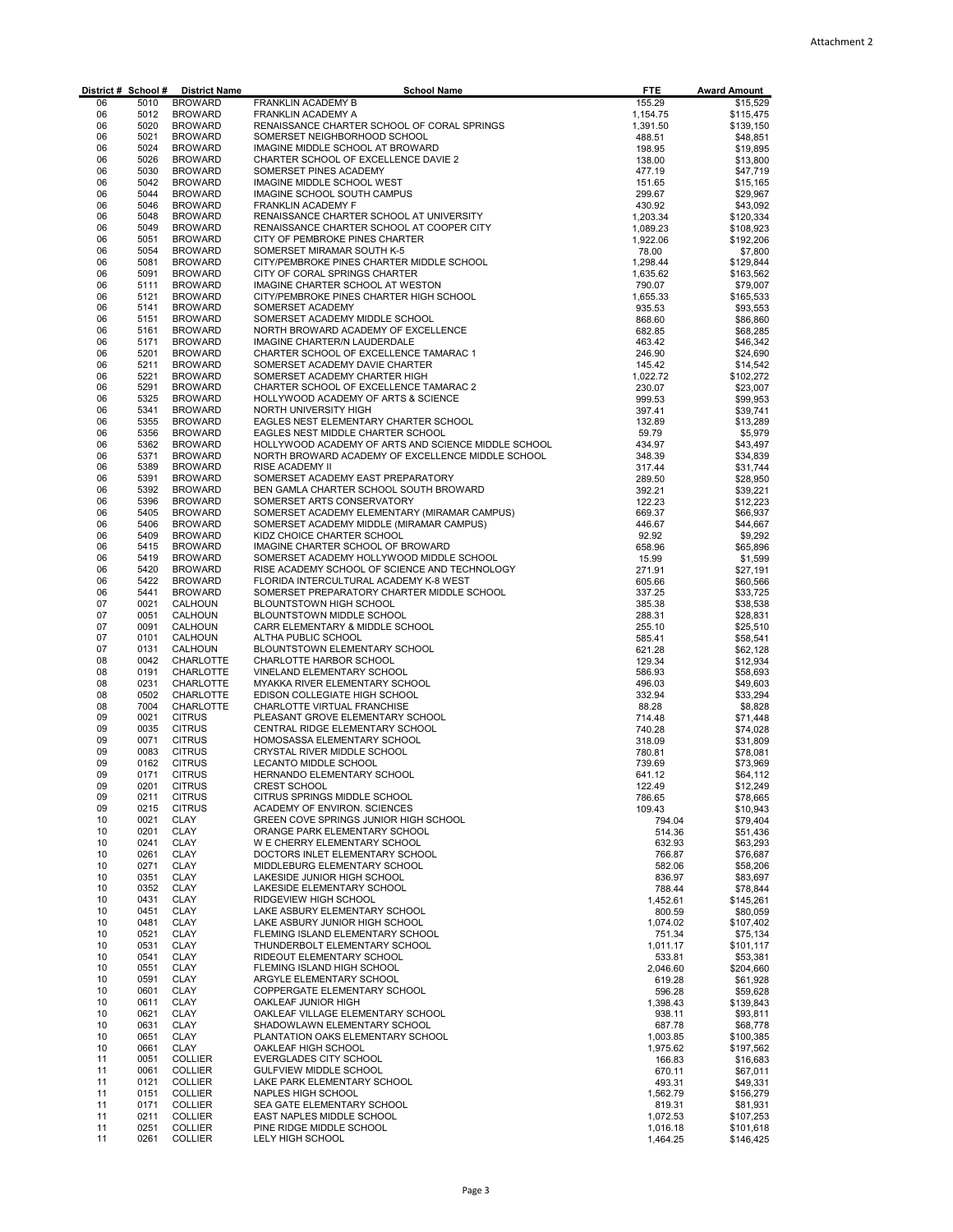|          |              | District # School # District Name  | <b>School Name</b>                                                                                           | <b>FTE</b>           | <b>Award Amount</b>    |
|----------|--------------|------------------------------------|--------------------------------------------------------------------------------------------------------------|----------------------|------------------------|
| 11       | 0282         | <b>COLLIER</b>                     | LORENZO WALKER TECHNICAL HIGH SCHOOL                                                                         | 532.95               | \$53,295               |
| 11       | 0311         | <b>COLLIER</b>                     | BARRON COLLIER HIGH SCHOOL                                                                                   | 1,605.82             | \$160,582              |
| 11       | 0351         | <b>COLLIER</b>                     | GOLDEN TERRACE ELEMENTARY SCHOOL                                                                             | 1,000.85             | \$100,085              |
| 11<br>11 | 0371<br>0391 | <b>COLLIER</b><br><b>COLLIER</b>   | VINEYARDS ELEMENTARY SCHOOL<br>LAUREL OAK ELEMENTARY SCHOOL                                                  | 787.60               | \$78,760               |
| 11       | 0392         | <b>COLLIER</b>                     | GULF COAST HIGH SCHOOL                                                                                       | 805.31<br>1,864.90   | \$80,531<br>\$186,490  |
| 11       | 0401         | <b>COLLIER</b>                     | OAKRIDGE MIDDLE SCHOOL                                                                                       | 1,037.98             | \$103,798              |
| 11       | 0431         | <b>COLLIER</b>                     | PELICAN MARSH ELEMENTARY SCHOOL                                                                              | 805.17               | \$80,517               |
| 11       | 0441         | <b>COLLIER</b>                     | CORKSCREW ELEMENTARY SCHOOL                                                                                  | 651.18               | \$65.118               |
| 11       | 0442         | <b>COLLIER</b>                     | CORKSCREW MIDDLE SCHOOL                                                                                      | 690.24               | \$69,024               |
| 11       | 0451         | <b>COLLIER</b>                     | OSCEOLA ELEMENTARY SCHOOL                                                                                    | 705.91               | \$70,591               |
| 11       | 0452         | <b>COLLIER</b>                     | NORTH NAPLES MIDDLE SCHOOL                                                                                   | 944.19               | \$94,419               |
| 11<br>11 | 0461<br>0471 | <b>COLLIER</b><br>COLLIER          | CALUSA PARK ELEMENTARY SCHOOL<br>SABAL PALM ELEMENTARY SCHOOL                                                | 904.92<br>541.07     | \$90,492<br>\$54,107   |
| 11       | 0472         | <b>COLLIER</b>                     | CYPRESS PALM MIDDLE SCHOOL                                                                                   | 777.00               | \$77,700               |
| 11       | 0493         | <b>COLLIER</b>                     | PALMETTO RIDGE HIGH SCHOOL                                                                                   | 1,756.77             | \$175,677              |
| 11       | 0521         | <b>COLLIER</b>                     | VETERANS MEMORIAL ELEMENTARY SCHOOL                                                                          | 848.92               | \$84,892               |
| 11       | 0551         | <b>COLLIER</b>                     | PARKSIDE ELEMENTARY SCHOOL                                                                                   | 676.08               | \$67,608               |
| 11       | 0631         | <b>COLLIER</b>                     | EDEN PARK ELEMENTARY SCHOOL                                                                                  | 760.61               | \$76,061               |
| 11       | 9007         | <b>COLLIER</b>                     | NEW BEGINNINGS IMMOKALEE                                                                                     | 22.41                | \$2,241                |
| 11<br>11 | 9018<br>9021 | <b>COLLIER</b><br><b>COLLIER</b>   | MARCO ISLAND CHARTER MIDDLE<br>IMMOKALEE COMMUNITY SCHOOL                                                    | 447.17<br>238.61     | \$44,717<br>\$23,861   |
| 11       | 9032         | COLLIER                            | MARCO ISLAND ACADEMY                                                                                         | 155.75               | \$15,575               |
| 12       | 0031         | <b>COLUMBIA</b>                    | RICHARDSON MIDDLE SCHOOL                                                                                     | 551.25               | \$55,125               |
| 12       | 0081         | <b>COLUMBIA</b>                    | EASTSIDE ELEMENTARY SCHOOL                                                                                   | 541.06               | \$54,106               |
| 12       | 0091         | <b>COLUMBIA</b>                    | FIVE POINTS ELEMENTARY SCHOOL                                                                                | 438.86               | \$43,886               |
| 12       | 0241         | <b>COLUMBIA</b>                    | LAKE CITY MIDDLE SCHOOL                                                                                      | 1,029.93             | \$102,993              |
| 12       | 0261         | <b>COLUMBIA</b>                    | COLUMBIA CITY ELEMENTARY SCHOOL                                                                              | 571.82               | \$57,182               |
| 12       | 0271<br>0291 | <b>COLUMBIA</b>                    | WESTSIDE ELEMENTARY SCHOOL                                                                                   | 701.75               | \$70,175               |
| 12<br>12 | 0402         | <b>COLUMBIA</b><br><b>COLUMBIA</b> | PINEMOUNT ELEMENTARY SCHOOL<br><b>BELMONT ACADEMY</b>                                                        | 484.05<br>295.29     | \$48,405<br>\$29,529   |
| 13       | 0041         | DADE                               | AIR BASE ELEMENTARY SCHOOL                                                                                   | 757.36               | \$75,736               |
| 13       | 0070         | DADE                               | CORAL REEF MONTESSORI ACADEMY CHARTER                                                                        | 425.74               | \$42,574               |
| 13       | 0071         | DADE                               | EUGENIA B. THOMAS K-8 CENTER                                                                                 | 1,590.58             | \$159,058              |
| 13       | 0081         | DADE                               | LENORA BRAYNON SMITH ELEMENTARY                                                                              | 353.34               | \$35,334               |
| 13       | 0091         | DADE                               | BOB GRAHAM EDUCATION CENTER                                                                                  | 1,701.03             | \$170,103              |
| 13       | 0092         | DADE                               | NORMAN S. EDELCUP/SUNNY ISLES BEACH K-8                                                                      | 1,877.15             | \$187,715              |
| 13       | 0100         | DADE                               | <b>MATER ACADEMY</b>                                                                                         | 745.54               | \$74,554               |
| 13<br>13 | 0122<br>0125 | DADE<br>DADE                       | DR. ROLANDO ESPINOSA K-8 CENTER<br>NORMA BUTLER BOSSARD ELEMENTARY SCHOOL                                    | 1,618.84<br>1,269.69 | \$161,884<br>\$126,969 |
| 13       | 0201         | DADE                               | BANYAN ELEMENTARY SCHOOL                                                                                     | 348.12               | \$34,812               |
| 13       | 0211         | DADE                               | DR. MANUEL C. BARREIRO ELEMENTARY SCHOOL                                                                     | 795.42               | \$79,542               |
| 13       | 0231         | DADE                               | AVENTURA WATERWAYS K-8 CENTER                                                                                | 1,874.40             | \$187,440              |
| 13       | 0241         | DADE                               | RUTH K. BROAD BAY HARBOR K-8 CENTER                                                                          | 1,284.07             | \$128,407              |
| 13       | 0251         | DADE                               | ETHEL KOGER BECKHAM ELEMENTARY                                                                               | 761.00               | \$76,100               |
| 13       | 0271         | DADE                               | BENT TREE ELEMENTARY SCHOOL                                                                                  | 555.19               | \$55,519               |
| 13<br>13 | 0311<br>0312 | DADE<br>DADE                       | GOULDS ELEMENTARY SCHOOL<br>MATER GARDENS ACADEMY                                                            | 614.43<br>567.50     | \$61,443<br>\$56,750   |
| 13       | 0321         | DADE                               | BISCAYNE ELEMENTARY SCHOOL                                                                                   | 608.31               | \$60,831               |
| 13       | 0332         | DADE                               | SOMERSET ACADEMY (SILVER PALMS)                                                                              | 625.36               | \$62,536               |
| 13       | 0342         | DADE                               | PINECREST ACADEMY (SOUTH CAMPUS)                                                                             | 731.86               | \$73,186               |
| 13       | 0400         | DADE                               | RENAISSANCE ELEMENTARY CHARTER SCHOOL                                                                        | 916.49               | \$91,649               |
| 13       | 0451         | DADE                               | BOWMAN ASHE/DOOLIN K-8 ACADEMY                                                                               | 1,287.60             | \$128,760              |
| 13       | 0481         | DADE                               | JAMES H. BRIGHT ELEMENTARY/J.W. JOHNSON ELEMENTARY                                                           | 702.04               | \$70,204               |
| 13<br>13 | 0510<br>0600 | DADE<br>DADE                       | ARCHIMEDEAN ACADEMY<br>PINECREST PREPARATORY ACADEMY                                                         | 578.80<br>649.97     | \$57,880               |
| 13       | 0641         | DADE                               | BUNCHE PARK ELEMENTARY SCHOOL                                                                                | 290.14               | \$64,997<br>\$29,014   |
| 13       | 0651         | <b>DADE</b>                        | CAMPBELL DRIVE K-8 CENTER                                                                                    | 864.35               | \$86,435               |
| 13       | 0661         | DADE                               | CARIBBEAN ELEMENTARY SCHOOL                                                                                  | 551.52               | \$55,152               |
| 13       | 0671         | DADE                               | CALUSA ELEMENTARY SCHOOL                                                                                     | 862.84               | \$86,284               |
| 13       | 0721         | DADE                               | GEORGE W. CARVER ELEMENTARY SCHOOL                                                                           | 452.47               | \$45,247               |
| 13       | 0761         | DADE                               | FIENBERG/FISHER K-8 CENTER                                                                                   | 791.44               | \$79,144               |
| 13       | 0801<br>0831 | DADE<br>DADE                       | CITRUS GROVE ELEMENTARY SCHOOL<br>CLAUDE PEPPER ELEMENTARY SCHOOL                                            | 805.04               | \$80,504               |
| 13<br>13 | 0841         | DADE                               | COCONUT GROVE ELEMENTARY SCHOOL                                                                              | 684.79<br>433.59     | \$68,479<br>\$43,359   |
| 13       | 0921         | DADE                               | NEVA KING COOPER EDUCATIONAL CENTER                                                                          | 105.51               | \$10,551               |
| 13       | 0950         | DADE                               | AVENTURA CITY OF EXCELLENCE SCHOOL                                                                           | 992.24               | \$99,224               |
| 13       | 0961         | DADE                               | CORAL GABLES PREPARATORY ACADEMY                                                                             | 638.75               | \$63,875               |
| 13       | 1001         | DADE                               | CORAL PARK ELEMENTARY SCHOOL                                                                                 | 1,068.92             | \$106,892              |
| 13       | 1014         | DADE                               | HIGHLY INQUISITIVE & VERSATILE (HIVE) PREPARATORY SCHOOL                                                     | 451.49               | \$45,149               |
| 13       | 1017         | DADE                               | MATER ACADEMY OF INTERNATIONAL STUDIES                                                                       | 565.57               | \$56,557               |
| 13<br>13 | 1020<br>1041 | DADE<br>DADE                       | YOUTH CO-OP CHARTER SCHOOL<br>CORAL REEF ELEMENTARY SCHOOL                                                   | 737.51<br>812.12     | \$73,751               |
| 13       | 1081         | DADE                               | CORAL TERRACE ELEMENTARY SCHOOL                                                                              | 457.80               | \$81,212<br>\$45,780   |
| 13       | 1121         | DADE                               | CORAL WAY K-8 CENTER                                                                                         | 1,431.04             | \$143,104              |
| 13       | 1161         | DADE                               | CRESTVIEW ELEMENTARY SCHOOL                                                                                  | 437.52               | \$43,752               |
| 13       | 1331         | DADE                               | DEVON AIRE K-8 CENTER                                                                                        | 1,501.63             | \$150,163              |
| 13       | 1361         | DADE                               | FREDERICK R. DOUGLASS ELEMENTARY                                                                             | 184.75               | \$18,475               |
| 13       | 1371         | DADE                               | MARJORY STONEMAN DOUGLAS ELEM                                                                                | 913.69               | \$91,369               |
| 13       | 1521         | DADE                               | AMELIA EARHART ELEMENTARY SCHOOL                                                                             | 473.24               | \$47,324               |
| 13<br>13 | 1641<br>1691 | DADE<br>DADE                       | EMERSON ELEMENTARY SCHOOL<br>CHRISTINA M. EVE ELEMENTARY SCHOOL                                              | 361.10               | \$36,110<br>\$64,126   |
| 13       | 1721         | DADE                               | <b>EVERGLADES K-8 CENTER</b>                                                                                 | 641.26<br>1,142.49   | \$114,249              |
| 13       | 1761         | DADE                               | DAVID FAIRCHILD ELEMENTARY SCHOOL                                                                            | 635.61               | \$63,561               |
| 13       | 1801         | DADE                               | FAIRLAWN ELEMENTARY SCHOOL                                                                                   | 659.89               | \$65,989               |
| 13       | 1811         | DADE                               | DANTE B. FASCELL ELEMENTARY SCHOOL                                                                           | 510.73               | \$51,073               |
| 13       | 1841         | DADE                               | FLAGAMI ELEMENTARY SCHOOL                                                                                    | 442.70               | \$44,270               |
| 13       | 1921         | DADE                               | FLAMINGO ELEMENTARY SCHOOL                                                                                   | 689.11               | \$68,911               |
| 13       | 2003         | DADE                               | BRIDGEPREP ACADEMY SOUTH                                                                                     | 350.46               | \$35,046               |
| 13<br>13 | 2004<br>2007 | DADE<br>DADE                       | ISAAC: INTEGRATED SCIENCE AND ASIAN CULTURE ACADEMY<br>SOMERSET ACADEMY ELEMENTARY SCHOOL SOUTH MIAMI CAMPUS | 25.00<br>474.51      | \$2,500<br>\$47,451    |
| 13       | 2013         | DADE                               | BRIDGEPREP ACADEMY OF GREATER MIAMI                                                                          | 301.14               | \$30,114               |
|          |              |                                    |                                                                                                              |                      |                        |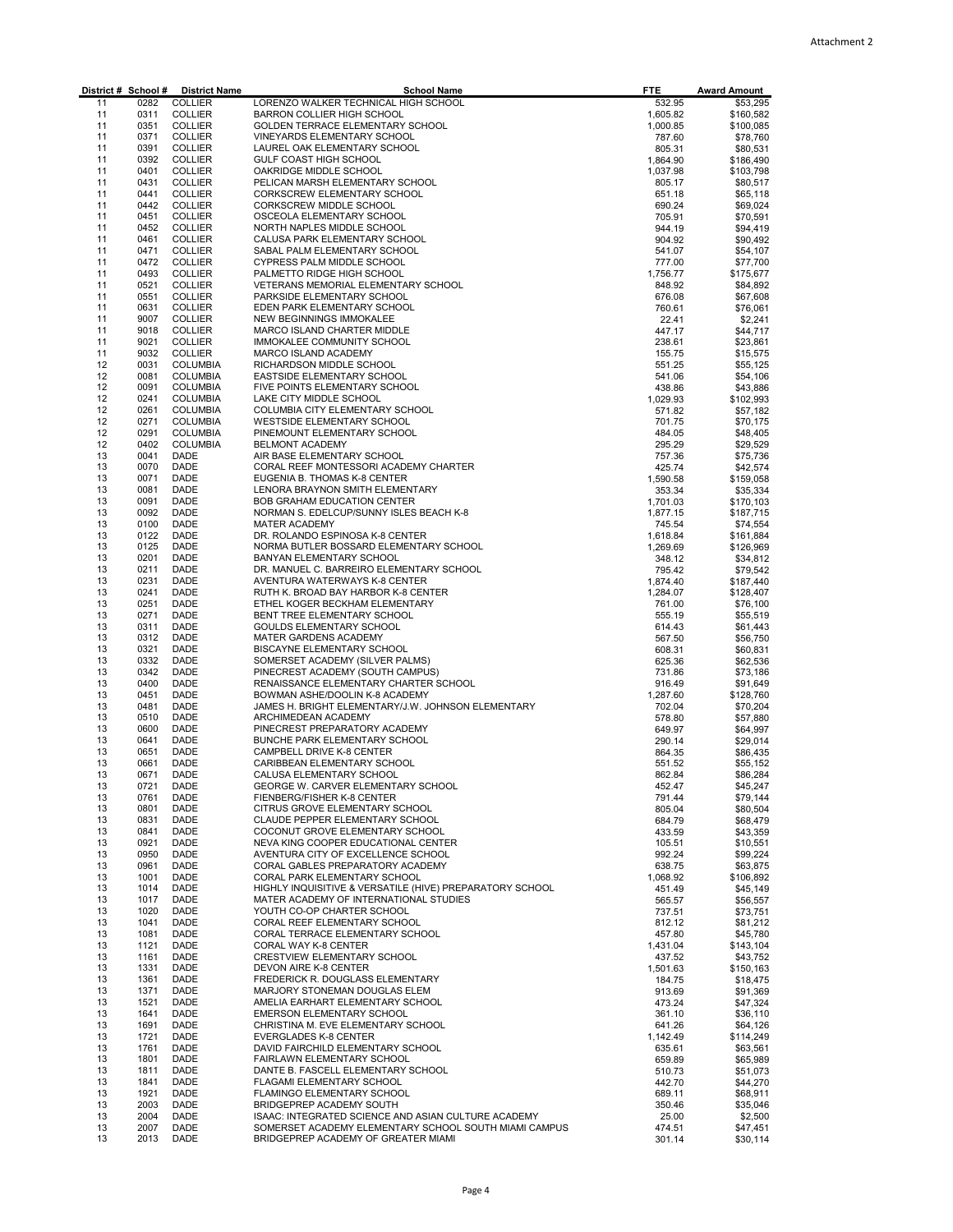| District # School # |              | <b>District Name</b> | <b>School Name</b>                                                           | <b>FTE</b>           | <b>Award Amount</b>    |
|---------------------|--------------|----------------------|------------------------------------------------------------------------------|----------------------|------------------------|
| 13                  | 2111         | DADE                 | HIALEAH GARDENS ELEMENTARY SCHOOL                                            | 895.09               | \$89,509               |
| 13<br>13            | 2151<br>2191 | DADE<br>DADE         | JACK DAVID GORDON ELEMENTARY SCHOOL<br>SPANISH LAKE ELEMENTARY SCHOOL        | 1,090.93<br>1,709.37 | \$109,093<br>\$170,937 |
| 13                  | 2241         | DADE                 | <b>GRATIGNY ELEMENTARY SCHOOL</b>                                            | 637.06               | \$63,706               |
| 13                  | 2261         | DADE                 | GREENGLADE ELEMENTARY SCHOOL                                                 | 469.76               | \$46,976               |
| 13                  | 2321         | DADE                 | GULFSTREAM ELEMENTARY SCHOOL                                                 | 690.01               | \$69,001               |
| 13<br>13            | 2341<br>2401 | DADE                 | JOE HALL ELEMENTARY SCHOOL                                                   | 569.57               | \$56,957               |
| 13                  | 2441         | DADE<br>DADE         | HIBISCUS ELEMENTARY SCHOOL<br>VIRGINIA A BOONE-HIGHLAND OAKS SCHOOL          | 496.10<br>734.62     | \$49,610<br>\$73,462   |
| 13                  | 2511         | DADE                 | ZORA NEALE HURSTON ELEMENTARY SCHOOL                                         | 737.05               | \$73,705               |
| 13                  | 2521         | DADE                 | OLIVER HOOVER ELEMENTARY SCHOOL                                              | 772.60               | \$77,260               |
| 13                  | 2541         | DADE                 | HOWARD DRIVE ELEMENTARY SCHOOL                                               | 605.18               | \$60,518               |
| 13                  | 2641         | DADE                 | KENDALE ELEMENTARY SCHOOL                                                    | 468.79               | \$46,879               |
| 13<br>13            | 2651<br>2701 | DADE<br>DADE         | KENDALE LAKES ELEMENTARY SCHOOL<br>KENWOOD K-8 CENTER                        | 704.81<br>1,052.40   | \$70,481<br>\$105,240  |
| 13                  | 2741         | DADE                 | KEY BISCAYNE K-8 CENTER                                                      | 1,406.55             | \$140,655              |
| 13                  | 2801         | DADE                 | LAKE STEVENS ELEMENTARY SCHOOL                                               | 277.96               | \$27,796               |
| 13                  | 2881         | DADE                 | LEEWOOD K-8 CENTER                                                           | 789.00               | \$78,900               |
| 13                  | 2891         | DADE                 | WILLIAM H. LEHMAN ELEMENTARY SCHOOL                                          | 666.21               | \$66,621               |
| 13<br>13            | 3021<br>3025 | DADE<br>DADE         | JESSE J. MCCRARY, JR. ELEMENTARY SCHOOL<br>ADVANTAGE ACADEMY SANTA FE        | 607.76<br>300.38     | \$60,776<br>\$30,038   |
| 13                  | 3029         | DADE                 | DORAL ACADEMY OF TECHNOLOGY                                                  | 187.89               | \$18,789               |
| 13                  | 3030         | DADE                 | DORAL ACADEMY                                                                | 1,137.91             | \$113,791              |
| 13                  | 3034         | DADE                 | BRIDGEPREP ACADEMY OF VILLAGE GREEN                                          | 190.50               | \$19,050               |
| 13                  | 3061         | DADE                 | LUDLAM ELEMENTARY SCHOOL                                                     | 406.33               | \$40,633               |
| 13                  | 3100         | DADE                 | MATER ACADEMY EAST CHARTER                                                   | 630.76               | \$63,076               |
| 13<br>13            | 3101<br>3111 | DADE<br>DADE         | FRANK CRAWFORD MARTIN K-8 CENTER<br>WESLEY MATTHEWS ELEMENTARY SCHOOL        | 1,116.28<br>514.62   | \$111,628<br>\$51,462  |
| 13                  | 3141         | DADE                 | MEADOWLANE ELEMENTARY SCHOOL                                                 | 986.50               | \$98,650               |
| 13                  | 3191         | DADE                 | ADA MERRITT K-8 CENTER                                                       | 679.98               | \$67,998               |
| 13                  | 3241         | DADE                 | MIAMI GARDENS ELEMENTARY SCHOOL                                              | 240.14               | \$24,014               |
| 13                  | 3261         | DADE                 | MIAMI HEIGHTS ELEMENTARY SCHOOL                                              | 1,114.92             | \$111,492              |
| 13<br>13            | 3281<br>3301 | DADE<br>DADE         | MIAMI LAKES K-8 CENTER<br>MIAMI PARK ELEMENTARY SCHOOL                       | 1,378.17<br>333.32   | \$137,817<br>\$33,332  |
| 13                  | 3600         | DADE                 | DOWNTOWN MIAMI CHARTER SCHOOL                                                | 652.50               | \$65,250               |
| 13                  | 3610         | DADE                 | KEYS GATE CHARTER SCHOOL                                                     | 2,200.19             | \$220,019              |
| 13                  | 3741         | DADE                 | NORTH BEACH ELEMENTARY SCHOOL                                                | 1,002.97             | \$100,297              |
| 13                  | 3981         | DADE                 | NORTH TWIN LAKES ELEMENTARY SCHOOL                                           | 549.46               | \$54,946               |
| 13<br>13            | 4000<br>4012 | DADE<br>DADE         | MIAMI CHILDREN'S MUSEUM CHARTER SCHOOL<br>SOMERSET ACADEMY AT SILVER PALMS   | 306.48               | \$30,648               |
| 13                  | 4021         | DADE                 | OAK GROVE ELEMENTARY SCHOOL                                                  | 641.51<br>594.81     | \$64,151<br>\$59,481   |
| 13                  | 4081         | DADE                 | PRIMARY LEARNING CENTER                                                      | 172.23               | \$17,223               |
| 13                  | 4171         | DADE                 | ORCHARD VILLA ELEMENTARY SCHOOL                                              | 405.33               | \$40,533               |
| 13                  | 4221         | DADE                 | PALMETTO ELEMENTARY SCHOOL                                                   | 592.81               | \$59,281               |
| 13                  | 4241<br>4281 | DADE                 | PALM LAKES ELEMENTARY SCHOOL                                                 | 759.54               | \$75,954               |
| 13<br>13            | 4301         | DADE<br>DADE         | PALM SPRINGS NORTH ELEMENTARY SCHOOL<br>PARKVIEW ELEMENTARY SCHOOL           | 1,022.65<br>354.59   | \$102,265<br>\$35,459  |
| 13                  | 4381         | DADE                 | DR. HENRY E. PERRINE ACADEMY OF THE ARTS                                     | 806.02               | \$80,602               |
| 13                  | 4421         | DADE                 | PINECREST ELEMENTARY SCHOOL                                                  | 995.73               | \$99,573               |
| 13                  | 4441         | DADE                 | PINE LAKE ELEMENTARY SCHOOL                                                  | 371.87               | \$37,187               |
| 13                  | 4461         | DADE                 | PINE VILLA ELEMENTARY SCHOOL                                                 | 251.20               | \$25,120               |
| 13<br>13            | 4691<br>4721 | DADE<br>DADE         | JANE S. ROBERTS K-8 CENTER<br>ROCKWAY ELEMENTARY SCHOOL                      | 850.36<br>429.88     | \$85,036<br>\$42,988   |
| 13                  | 4741         | DADE                 | ROYAL GREEN ELEMENTARY SCHOOL                                                | 545.04               | \$54,504               |
| 13                  | 4761         | DADE                 | ROYAL PALM ELEMENTARY SCHOOL                                                 | 541.81               | \$54,181               |
| 13                  | 4921         | DADE                 | SEMINOLE ELEMENTARY SCHOOL                                                   | 562.44               | \$56,244               |
| 13                  | 5001         | DADE                 | SHENANDOAH ELEMENTARY SCHOOL                                                 | 950.45               | \$95,045               |
| 13<br>13            | 5003<br>5005 | DADE<br>DADE         | SOUTH DADE MIDDLE SCHOOL<br>DAVID LAWRENCE JR. K-8 CENTER                    | 1,210.32             | \$121,032              |
| 13                  | 5008         | DADE                 | SOMERSET GABLES ACADEMY                                                      | 1,693.28<br>295.54   | \$169,328<br>\$29,554  |
| 13                  | 5020         | DADE                 | BRIDGEPREP ACADEMY INTERAMERICAN CAMPUS                                      | 189.34               | \$18,934               |
| 13                  | 5022         | DADE                 | BEN GAMLA CHARTER SCHOOL                                                     | 244.45               | \$24,445               |
| 13                  | 5025         | DADE                 | LINCOLN-MARTI CHARTER SCHOOL LITTLE HAVANA CAMPUS                            | 737.52               | \$73,752               |
| 13                  | 5032         | DADE                 | <b>EXCELSIOR CHARTER ACADEMY</b>                                             | 235.80               | \$23,580               |
| 13<br>13            | 5041<br>5043 | DADE<br>DADE         | SILVER BLUFF ELEMENTARY SCHOOL<br>LINCOLN-MARTI SCHOOLS INTERNATIONAL CAMPUS | 542.16<br>330.48     | \$54,216<br>\$33,048   |
| 13                  | 5045         | DADE                 | MATER GROVE ACADEMY                                                          | 134.51               | \$13,451               |
| 13                  | 5046         | DADE                 | MATER BRICKELL PREPARATORY ACADEMY                                           | 172.04               | \$17,204               |
| 13                  | 5048         | DADE                 | PINECREST ACADEMY (NORTH CAMPUS)                                             | 416.56               | \$41,656               |
| 13                  | 5049         | DADE                 | PINECREST COVE ACADEMY                                                       | 715.50               | \$71,550               |
| 13<br>13            | 5051<br>5061 | DADE<br>DADE         | ERNEST R. GRAHAM K-8 CENTER<br>DR. CARLOS J. FINLAY ELEMENTARY               | 1,475.88             | \$147,588              |
| 13                  | 5062         | DADE                 | SOMERSET ACADEMY BAY                                                         | 463.13<br>218.51     | \$46,313<br>\$21,851   |
| 13                  | 5081         | DADE                 | SKYWAY ELEMENTARY SCHOOL                                                     | 331.73               | \$33,173               |
| 13                  | 5101         | DADE                 | JOHN I. SMITH K-8 CENTER                                                     | 1,347.04             | \$134,704              |
| 13                  | 5131         | DADE                 | N DADE CENTER FOR MODERN LANGUAGE                                            | 400.21               | \$40,021               |
| 13                  | 5241         | DADE                 | SOUTH MIAMI K-8 CENTER                                                       | 826.30               | \$82,630               |
| 13<br>13            | 5281<br>5361 | DADE<br>DADE         | SOUTH MIAMI HEIGHTS ELEMENTARY<br>SPRINGVIEW ELEMENTARY SCHOOL               | 634.93<br>435.14     | \$63,493<br>\$43,514   |
| 13                  | 5401         | DADE                 | SUNSET ELEMENTARY SCHOOL                                                     | 1,093.84             | \$109,384              |
| 13                  | 5421         | DADE                 | SUNSET PARK ELEMENTARY SCHOOL                                                | 670.03               | \$67,003               |
| 13                  | 5431         | DADE                 | SWEETWATER ELEMENTARY SCHOOL                                                 | 787.99               | \$78,799               |
| 13                  | 5561         | DADE                 | FRANCES S. TUCKER ELEMENTARY SCHOOL                                          | 399.65               | \$39,965               |
| 13<br>13            | 5601<br>5671 | DADE<br>DADE         | TWIN LAKES ELEMENTARY SCHOOL<br>VINELAND K-8 CENTER                          | 569.62<br>876.51     | \$56,962<br>\$87,651   |
| 13                  | 5711         | DADE                 | MAE M. WALTERS ELEMENTARY SCHOOL                                             | 632.69               | \$63,269               |
| 13                  | 5831         | DADE                 | HENRY S. WEST LABORATORY SCHOOL                                              | 278.20               | \$27,820               |
| 13                  | 5901         | DADE                 | CARRIE P. MEEK/WESTVIEW K-8 CENTER                                           | 572.11               | \$57,211               |
| 13                  | 5951         | DADE                 | WHISPERING PINES ELEMENTARY SCHOOL                                           | 617.69               | \$61,769               |
| 13<br>13            | 5961<br>5991 | DADE<br>DADE         | <b>WINSTON PARK K-8 CENTER</b><br>CHARLES DAVID WYCHE, JR ELEMENTARY SCHOOL  | 1,270.67             | \$127,067<br>\$71,099  |
| 13                  | 6001         | DADE                 | HERBERT A. AMMONS MIDDLE SCHOOL                                              | 710.99<br>1,208.90   | \$120,890              |
|                     |              |                      |                                                                              |                      |                        |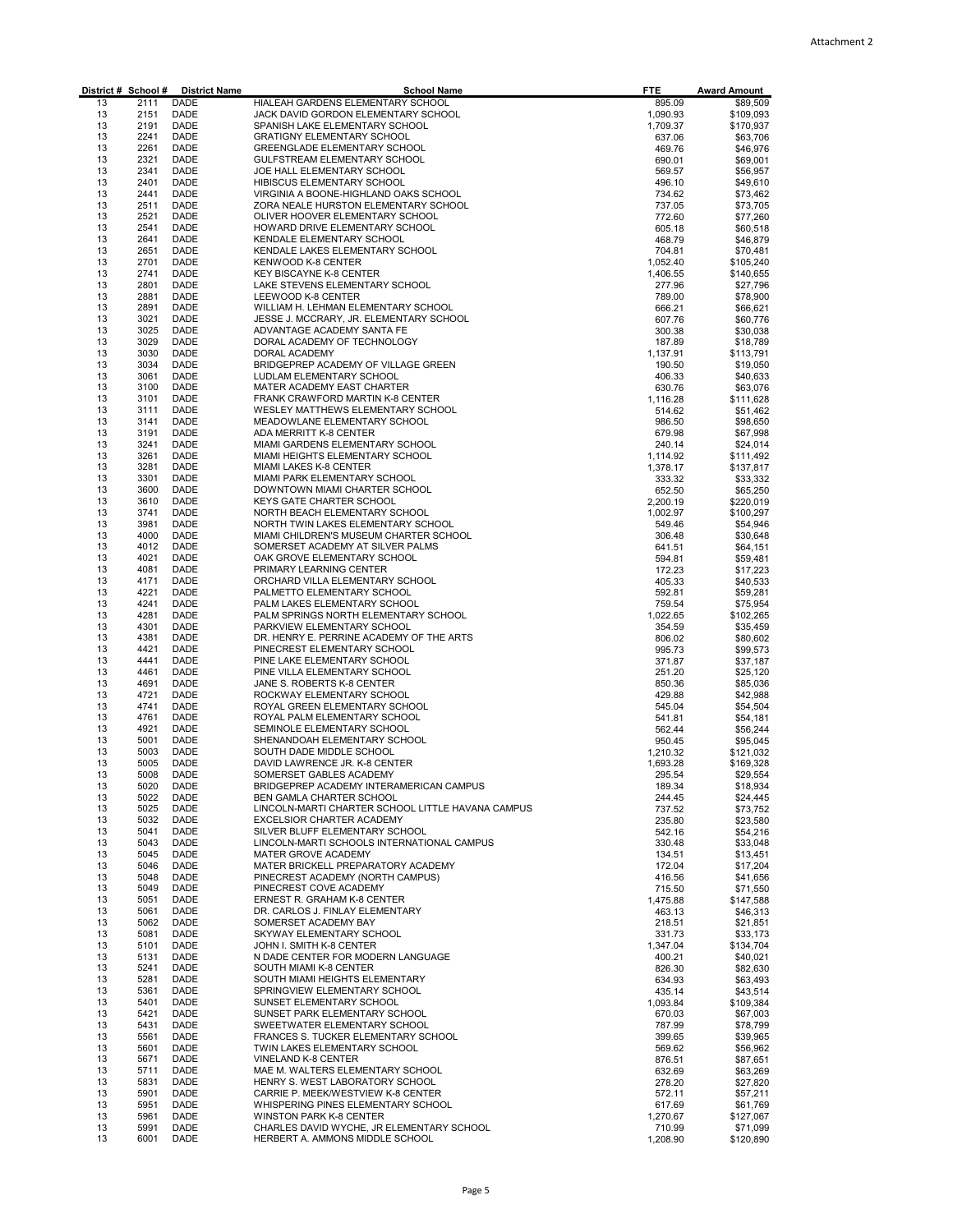| District # School # |              | <b>District Name</b>         | <b>School Name</b>                                                                                    | <b>FTE</b>           | <b>Award Amount</b>    |
|---------------------|--------------|------------------------------|-------------------------------------------------------------------------------------------------------|----------------------|------------------------|
| 13                  | 6003         | DADE                         | PINECREST ACADEMY MIDDLE SCHOOL (NORTH CAMPUS)                                                        | 22.00                | \$2,200                |
| 13<br>13            | 6004<br>6006 | DADE<br>DADE                 | SOMERSET ACADEMY CHARTER MIDDLE SCHOOL<br>ARCHIMEDEAN MIDDLE CONSERVATORY                             | 230.31<br>328.06     | \$23,031<br>\$32,806   |
| 13                  | 6011         | DADE                         | ALLAPATTAH MIDDLE SCHOOL                                                                              | 491.91               | \$49,191               |
| 13                  | 6012         | DADE                         | MATER ACADEMY CHARTER MIDDLE                                                                          | 1,356.86             | \$135,686              |
| 13                  | 6013         | <b>DADE</b>                  | SOMERSET ACADEMY CHARTER MIDDLE SCHOOL (SOUTH HOMESTEAD)                                              | 179.39               | \$17,939               |
| 13                  | 6021         | DADE                         | ARVIDA MIDDLE SCHOOL                                                                                  | 1,325.91             | \$132,591              |
| 13<br>13            | 6022<br>6023 | <b>DADE</b><br>DADE          | PINECREST ACADEMY CHARTER MIDDLE SCHOOL<br>ANDOVER MIDDLE SCHOOL                                      | 599.78               | \$59,978               |
| 13                  | 6028         | <b>DADE</b>                  | RENAISSANCE MIDDLE CHARTER SCHOOL                                                                     | 901.54<br>450.20     | \$90,154<br>\$45,020   |
| 13                  | 6030         | DADE                         | DORAL ACADEMY CHARTER MIDDLE SCHOOL                                                                   | 1,306.88             | \$130,688              |
| 13                  | 6033         | DADE                         | MATER ACADEMY LAKES MIDDLE SCHOOL                                                                     | 792.13               | \$79,213               |
| 13                  | 6040         | <b>DADE</b>                  | DOCTORS CHARTER SCHOOL OF MIAMI SHORES                                                                | 570.51               | \$57,051               |
| 13                  | 6042         | DADE                         | MATER GARDENS ACADEMY MIDDLE SCHOOL                                                                   | 230.52               | \$23,052               |
| 13<br>13            | 6043<br>6045 | DADE<br>DADE                 | SOMERSET ACADEMY CHARTER MIDDLE SCHOOL (COUNTRY PALMS)<br>INTERNATIONAL STUDIES CHARTER MIDDLE SCHOOL | 28.54<br>296.50      | \$2,854                |
| 13                  | 6047         | DADE                         | MATER ACADEMY MIDDLE SCHOOL OF INTERNATIONAL STUDIES                                                  | 150.51               | \$29,650<br>\$15,051   |
| 13                  | 6052         | DADE                         | ZELDA GLAZER MIDDLE SCHOOL                                                                            | 1,155.94             | \$115,594              |
| 13                  | 6053         | DADE                         | SOMERSET ACADEMY CHARTER MIDDLE SCHOOL SOUTH MIAMI CAMPUS                                             | 113.84               | \$11,384               |
| 13                  | 6071         | DADE                         | GEORGE WASHINGTON CARVER MIDDLE SCHOOL                                                                | 955.87               | \$95,587               |
| 13                  | 6081         | DADE                         | CUTLER BAY ACADEMY OF ADVANCED STUDIES, CENTENNIAL CAMPUS                                             | 561.73               | \$56,173               |
| 13                  | 6083         | DADE                         | JUST ARTS AND MANAGEMENT CHARTER MIDDLE SCHOOL                                                        | 100.43               | \$10,043               |
| 13<br>13            | 6091<br>6128 | <b>DADE</b><br>DADE          | CITRUS GROVE MIDDLE SCHOOL<br>SOMERSET ACADEMY BAY MIDDLE SCHOOL                                      | 935.89<br>24.48      | \$93,589<br>\$2,448    |
| 13                  | 6211         | <b>DADE</b>                  | <b>GLADES MIDDLE SCHOOL</b>                                                                           | 1,153.81             | \$115,381              |
| 13                  | 6221         | DADE                         | HAMMOCKS MIDDLE SCHOOL                                                                                | 1,073.77             | \$107,377              |
| 13                  | 6241         | DADE                         | HIGHLAND OAKS MIDDLE SCHOOL                                                                           | 1,205.67             | \$120,567              |
| 13                  | 6251         | <b>DADE</b>                  | HOMESTEAD MIDDLE SCHOOL                                                                               | 468.42               | \$46,842               |
| 13                  | 6351         | DADE                         | LAKE STEVENS MIDDLE SCHOOL                                                                            | 649.44               | \$64,944               |
| 13                  | 6391         | DADE                         | MADISON MIDDLE SCHOOL                                                                                 | 518.43               | \$51,843               |
| 13<br>13            | 6441<br>6481 | <b>DADE</b><br>DADE          | HOWARD D. MCMILLAN MIDDLE SCHOOL<br>MIAMI EDISON MIDDLE SCHOOL                                        | 858.49<br>138.11     | \$85,849<br>\$13,811   |
| 13                  | 6501         | DADE                         | MIAMI LAKES MIDDLE SCHOOL                                                                             | 963.47               | \$96,347               |
| 13                  | 6521         | DADE                         | MIAMI SPRINGS MIDDLE SCHOOL                                                                           | 1,458.54             | \$145,854              |
| 13                  | 6591         | DADE                         | NORTH DADE MIDDLE SCHOOL                                                                              | 755.11               | \$75,511               |
| 13                  | 6631         | DADE                         | NORTH MIAMI MIDDLE SCHOOL                                                                             | 1,016.34             | \$101,634              |
| 13                  | 6701         | DADE                         | PALMETTO MIDDLE SCHOOL                                                                                | 1,064.21             | \$106,421              |
| 13<br>13            | 6721<br>6751 | DADE<br>DADE                 | PARKWAY MIDDLE COMMUNITY SCHOOL<br>HIALEAH GARDENS MIDDLE SCHOOL                                      | 84.51<br>1,746.44    | \$8,451<br>\$174,644   |
| 13                  | 6771         | DADE                         | JORGE MAS CANOSA MIDDLE SCHOOL                                                                        | 1,983.89             | \$198,389              |
| 13                  | 6821         | <b>DADE</b>                  | ROCKWAY MIDDLE SCHOOL                                                                                 | 1,049.68             | \$104,968              |
| 13                  | 6861         | DADE                         | SOUTHWOOD MIDDLE SCHOOL                                                                               | 1,438.47             | \$143,847              |
| 13                  | 6881         | <b>DADE</b>                  | SOUTH MIAMI MIDDLE SCHOOL                                                                             | 966.33               | \$96,633               |
| 13                  | 6901         | DADE                         | W. R. THOMAS MIDDLE SCHOOL                                                                            | 1,124.82             | \$112,482              |
| 13<br>13            | 6921<br>6961 | DADE<br>DADE                 | LAMAR LOUISE CURRY MIDDLE SCHOOL                                                                      | 1,089.39             | \$108,939              |
| 13                  | 7007         | DADE                         | WEST MIAMI MIDDLE SCHOOL<br>INTERNATIONAL STUDIES CHARTER HIGH SCHOOL                                 | 921.86<br>398.21     | \$92,186<br>\$39,821   |
| 13                  | 7009         | <b>DADE</b>                  | DORAL PERFORMING ARTS & ENTERTAINMENT ACADEMY                                                         | 322.65               | \$32,265               |
| 13                  | 7014         | DADE                         | MATER PERFORMING ARTS & ENTERTAINMENT ACADEMY                                                         | 237.51               | \$23,751               |
| 13                  | 7018         | <b>DADE</b>                  | MATER ACADEMY LAKES HIGH SCHOOL                                                                       | 999.49               | \$99,949               |
| 13                  | 7029         | DADE                         | TERRA ENVIRONMENTAL RESEARCH INSTITUTE                                                                | 1,733.39             | \$173,339              |
| 13<br>13            | 7031<br>7033 | DADE<br>DADE                 | MAST@FIU<br>LAW ENFORCEMENT OFFICERS MEMORIAL HIGH SCHOOL                                             | 83.21<br>341.58      | \$8,321<br>\$34,158    |
| 13                  | 7038         | DADE                         | SOMERSET ACADEMY CHARTER HIGH SCHOOL (SOUTH CAMPUS)                                                   | 30.19                | \$3,019                |
| 13                  | 7042         | DADE                         | SOMERSET ACADEMY CHARTER HIGH SCHOOL                                                                  | 342.89               | \$34,289               |
| 13                  | 7048         | DADE                         | ALONZO AND TRACY MOURNING SENIOR HIGH BISCAYNE BAY CAMPUS                                             | 1,680.57             | \$168,057              |
| 13                  | 7053         | DADE                         | PINECREST PREPARATORY ACADEMY CHARTER HIGH SCHOOL                                                     | 411.18               | \$41,118               |
| 13                  | 7055         | DADE                         | YOUNG WOMENS PREPARATORY ACADEMY                                                                      | 376.98               | \$37,698               |
| 13<br>13            | 7058<br>7059 | <b>DADE</b><br>DADE          | MIAMI COMMUNITY CHARTER HIGH SCHOOL<br><b>MIAMI ARTS CHARTER</b>                                      | 200.75<br>683.66     | \$20,075<br>\$68,366   |
| 13                  | 7060         | DADE                         | EVERGLADES PREPARATORY ACADEMY HIGH SCHOOL                                                            | 347.20               | \$34,720               |
| 13                  | 7066         | DADE                         | LATIN BUILDERS ASSOCIATION CONSTRUCTION AND BUSINESS MANAGEMENT                                       | 109.49               | \$10,949               |
| 13                  | 7080         | DADE                         | CHARTER HIGH SCHOOL OF THE AMERICAS                                                                   | 91.99                | \$9,199                |
| 13                  | 7081         | DADE                         | <b>DESIGN &amp; ARCHITECTURE SENIOR HIGH</b>                                                          | 521.20               | \$52,120               |
| 13                  | 7101         | DADE                         | CORAL REEF SENIOR HIGH SCHOOL                                                                         | 3,119.02             | \$311,902              |
| 13<br>13            | 7121<br>7141 | DADE<br>DADE                 | JOHN A. FERGUSON SENIOR HIGH<br>DR MICHAEL M. KROP SENIOR HIGH                                        | 4,148.22<br>2,587.55 | \$414,822<br>\$258,755 |
| 13                  | 7160         | DADE                         | MATER ACADEMY CHARTER HIGH                                                                            | 1,708.62             | \$170,862              |
| 13                  | 7161         | DADE                         | <b>MAST ACADEMY</b>                                                                                   | 805.72               | \$80,572               |
| 13                  | 7171         | DADE                         | MEDICAL ACADEMY FOR SCIENCE AND TECHNOLOGY (M.A.S.T.) @ HOMESTEAI                                     | 447.06               | \$44,706               |
| 13                  | 7241         | DADE                         | RONALD W. REAGAN/DORAL SENIOR HIGH SCHOOL                                                             | 2,062.79             | \$206,279              |
| 13                  | 7262         | DADE                         | CITY OF HIALEAH EDUCATION ACADEMY                                                                     | 566.61               | \$56,661               |
| 13<br>13            | 7265<br>7291 | DADE<br>DADE                 | ARCHMIDEAN UPPER CONSERVATORY CHARTER SCHOOL<br>JOSE MARTI MAST 6-12 ACADEMY                          | 217.62               | \$21,762<br>\$56,576   |
| 13                  | 7371         | DADE                         | ROBERT MORGAN EDUCATIONAL CENTER                                                                      | 565.76<br>2,175.39   | \$217,539              |
| 13                  | 7391         | DADE                         | MIAMI LAKES EDUCATIONAL CENTER                                                                        | 1,376.09             | \$137,609              |
| 13                  | 7431         | DADE                         | MIAMI PALMETTO SENIOR HIGH SCHOOL                                                                     | 2,616.03             | \$261,603              |
| 13                  | 7571         | DADE                         | INTERNATIONAL STUDIES PREPARATORY ACADEMY                                                             | 256.58               | \$25,658               |
| 13                  | 7581         | DADE                         | I PREPARATORY ACADEMY                                                                                 | 151.29               | \$15,129               |
| 13                  | 7901         | DADE                         | NEW WORLD SCHOOL OF THE ARTS                                                                          | 467.44               | \$46,744               |
| 13<br>13            | 8181<br>9732 | DADE<br>DADE                 | RUTH OWENS KRUSE EDUCATION CENTER<br>BRUCIE BALL EDUCATIONAL CENTER                                   | 170.87<br>114.84     | \$17,087<br>\$11,484   |
| 15                  | 0041         | <b>DIXIE</b>                 | OLD TOWN ELEMENTARY SCHOOL                                                                            | 488.99               | \$48,899               |
| 16                  | 0161         | <b>DUVAL</b>                 | ORTEGA ELEMENTARY SCHOOL                                                                              | 420.50               | \$42,050               |
| 16                  | 0201         | <b>DUVAL</b>                 | FISHWEIR ELEMENTARY SCHOOL                                                                            | 409.49               | \$40,949               |
| 16                  | 0251         | <b>DUVAL</b>                 | KIRBY-SMITH MIDDLE SCHOOL                                                                             | 936.33               | \$93,633               |
| 16                  | 0301         | <b>DUVAL</b>                 | LORETTO ELEMENTARY SCHOOL                                                                             | 1,098.86             | \$109,886              |
| 16<br>16            | 0311<br>0511 | <b>DUVAL</b><br><b>DUVAL</b> | JULIA LANDON COLLEGE PREPARTORY & LEADERSHIP DEVELOPMENT SCHOO<br>WHITEHOUSE ELEMENTARY SCHOOL        | 740.31               | \$74,031               |
| 16                  | 0631         | <b>DUVAL</b>                 | DUNCAN U. FLETCHER MIDDLE SCHOOL                                                                      | 450.76<br>1,134.70   | \$45,076<br>\$113,470  |
| 16                  | 0651         | <b>DUVAL</b>                 | ATLANTIC BEACH ELEMENTARY SCHOOL                                                                      | 453.24               | \$45,324               |
| 16                  | 0711         | <b>DUVAL</b>                 | HENDRICKS AVENUE ELEMENTARY SCHOOL                                                                    | 697.84               | \$69,784               |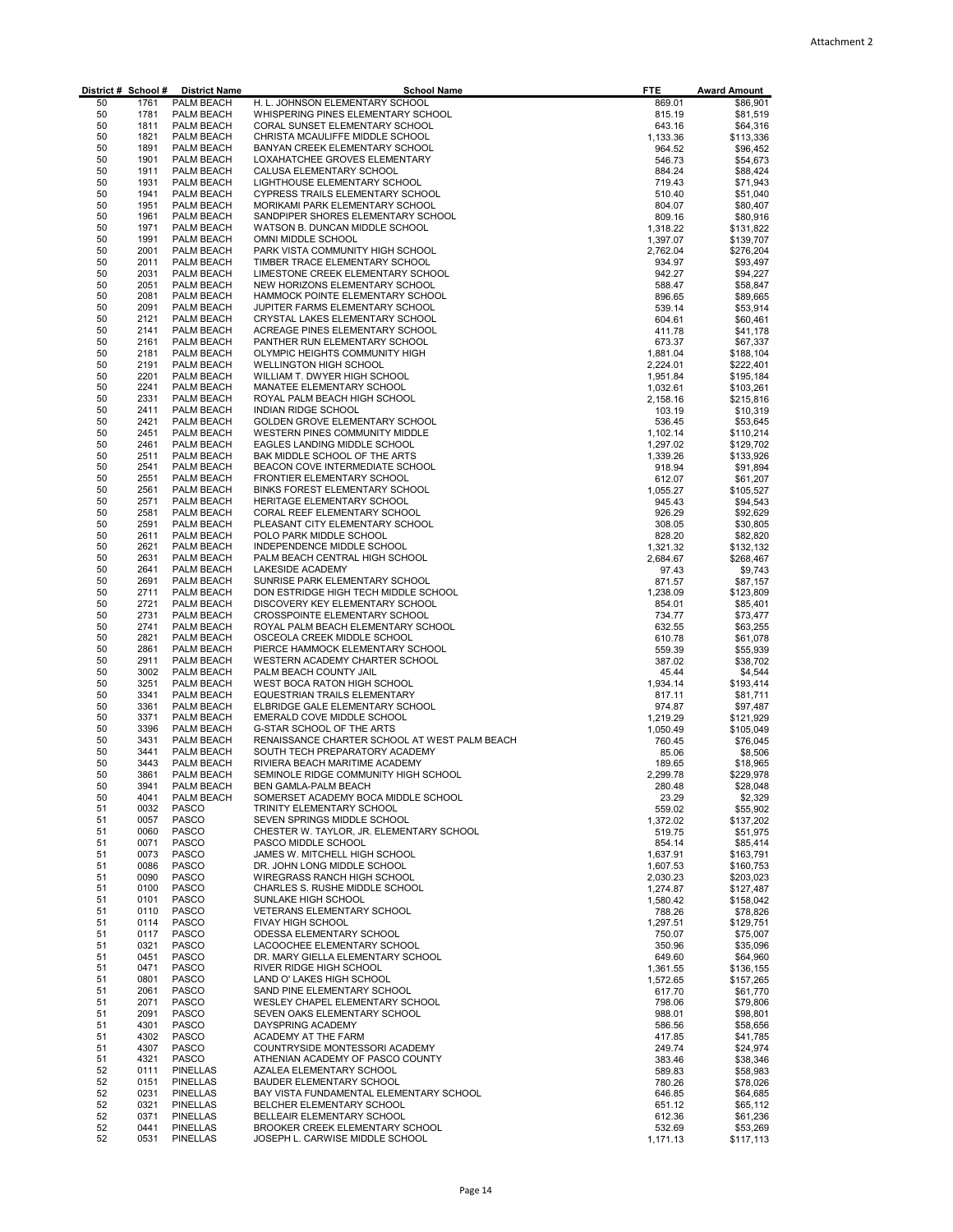|          |              | District # School # District Name  | <b>School Name</b>                                                             | <b>FTE</b>         | <b>Award Amount</b>   |
|----------|--------------|------------------------------------|--------------------------------------------------------------------------------|--------------------|-----------------------|
| 52       | 0731         | <b>PINELLAS</b>                    | CLEARWATER FUNDAMENTAL MIDDLE SCHOOL                                           | 840.89             | \$84,089              |
| 52<br>52 | 0991<br>1071 | <b>PINELLAS</b><br><b>PINELLAS</b> | LEILA DAVIS ELEMENTARY SCHOOL<br>DUNEDIN ELEMENTARY SCHOOL                     | 748.42<br>664.16   | \$74,842<br>\$66,416  |
| 52       | 1471         | PINELLAS                           | PERKINS ELEMENTARY SCHOOL                                                      | 553.60             | \$55,360              |
| 52       | 1781         | <b>PINELLAS</b>                    | HIGHLAND LAKES ELEMENTARY SCHOOL                                               | 535.17             | \$53,517              |
| 52       | 1821         | <b>PINELLAS</b>                    | DOUGLAS L. JAMERSON JR. ELEMENTARY                                             | 559.00             | \$55,900              |
| 52       | 2261         | <b>PINELLAS</b>                    | MADEIRA BEACH FUNDAMENTAL K-8                                                  | 1,426.77           | \$142,677             |
| 52       | 2431         | <b>PINELLAS</b>                    | MILDRED HELMS ELEMENTARY SCHOOL                                                | 596.05             | \$59,605              |
| 52       | 2441         | <b>PINELLAS</b>                    | CHI CHI RODRIQUEZ ACADEMY                                                      | 77.12              | \$7,712               |
| 52<br>52 | 2921<br>2961 | <b>PINELLAS</b>                    | OAKHURST ELEMENTARY SCHOOL                                                     | 715.82             | \$71,582              |
| 52       | 3031         | PINELLAS<br><b>PINELLAS</b>        | OLDSMAR ELEMENTARY SCHOOL<br>OSCEOLA FUNDAMENTAL HIGH                          | 534.45<br>1,667.12 | \$53,445<br>\$166,712 |
| 52       | 3041         | PINELLAS                           | OSCEOLA MIDDLE SCHOOL                                                          | 1,139.62           | \$113,962             |
| 52       | 3071         | <b>PINELLAS</b>                    | OZONA ELEMENTARY SCHOOL                                                        | 710.49             | \$71,049              |
| 52       | 3131         | <b>PINELLAS</b>                    | CURTIS FUNDAMENTAL ELEMENTARY                                                  | 535.84             | \$53,584              |
| 52       | 3191         | <b>PINELLAS</b>                    | PALM HARBOR MIDDLE SCHOOL                                                      | 1,404.97           | \$140,497             |
| 52       | 3281         | <b>PINELLAS</b>                    | PASADENA FUNDAMENTAL ELEMENTARY SCHOOL                                         | 462.36             | \$46,236              |
| 52       | 3761         | <b>PINELLAS</b>                    | JAMES B. SANDERLIN PK-8                                                        | 567.16             | \$56,716              |
| 52<br>52 | 3911<br>4351 | PINELLAS<br><b>PINELLAS</b>        | SEMINOLE ELEMENTARY SCHOOL<br>MARJORIE KINNAN RAWLINGS ELEM                    | 633.83             | \$63,383              |
| 52       | 4381         | PINELLAS                           | SUNSET HILLS ELEMENTARY SCHOOL                                                 | 629.78<br>535.28   | \$62,978<br>\$53,528  |
| 52       | 4521         | <b>PINELLAS</b>                    | TARPON SPRINGS HIGH SCHOOL                                                     | 1,350.76           | \$135,076             |
| 52       | 4611         | <b>PINELLAS</b>                    | TYRONE MIDDLE SCHOOL                                                           | 867.51             | \$86,751              |
| 52       | 4631         | <b>PINELLAS</b>                    | THURGOOD MARSHALL FUNDAMENTAL                                                  | 909.03             | \$90,903              |
| 52       | 4661         | <b>PINELLAS</b>                    | TARPON SPRINGS FUNDAMENTAL ELE                                                 | 266.89             | \$26,689              |
| 52       | 4681         | <b>PINELLAS</b>                    | PALM HARBOR UNIVERSITY HIGH                                                    | 2,404.65           | \$240,465             |
| 52       | 6181         | <b>PINELLAS</b>                    | EAST LAKE HIGH SCHOOL                                                          | 2,071.41           | \$207,141             |
| 52<br>52 | 6251<br>6261 | <b>PINELLAS</b><br><b>PINELLAS</b> | SOUTHERN OAK ELEMENTARY SCHOOL<br>CYPRESS WOODS ELEMENTARY SCHOOL              | 689.19<br>707.38   | \$68,919<br>\$70,738  |
| 52       | 6271         | <b>PINELLAS</b>                    | SUTHERLAND ELEMENTARY SCHOOL                                                   | 548.46             | \$54,846              |
| 52       | 6281         | <b>PINELLAS</b>                    | LAKE ST. GEORGE ELEMENTARY SCHOOL                                              | 552.76             | \$55,276              |
| 52       | 7151         | <b>PINELLAS</b>                    | ATHENIAN ACADEMY                                                               | 281.07             | \$28,107              |
| 52       | 7181         | <b>PINELLAS</b>                    | PLATO ACADEMY CHARTER SCHOOL                                                   | 362.03             | \$36,203              |
| 52       | 7191         | <b>PINELLAS</b>                    | ST. PETERSBURG COLLEGIATE HIGH SCHOOL                                          | 222.62             | \$22,262              |
| 52       | 7221         | <b>PINELLAS</b>                    | <b>IMAGINE MIDDLE SCHOOL</b>                                                   | 51.70              | \$5,170               |
| 52<br>52 | 7281<br>7381 | PINELLAS<br><b>PINELLAS</b>        | PLATO ACADEMY PALM HARBOR CHARTER SCHOOL<br>PLATO ACADEMY LARGO CHARTER SCHOOL | 363.45<br>363.17   | \$36,345<br>\$36,317  |
| 52       | 7481         | <b>PINELLAS</b>                    | PLATO SEMINOLE                                                                 | 319.93             | \$31,993              |
| 52       | 7581         | <b>PINELLAS</b>                    | PLATO ACADEMY CHARTER SCHOOL TARPON SPRINGS                                    | 253.03             | \$25,303              |
| 53       | 0043         | <b>POLK</b>                        | LAWTON CHILES MIDDLE ACADEMY                                                   | 645.71             | \$64,571              |
| 53       | 0081         | <b>POLK</b>                        | CLEVELAND COURT ELEMENTARY SCHOOL                                              | 384.19             | \$38,419              |
| 53       | 0092         | <b>POLK</b>                        | DORIS A. SANDERS LEARNING CENTER                                               | 99.50              | \$9,950               |
| 53       | 0131         | <b>POLK</b>                        | DIXIELAND ELEMENTARY SCHOOL                                                    | 473.39             | \$47,339              |
| 53<br>53 | 0191<br>0231 | <b>POLK</b><br><b>POLK</b>         | R. BRUCE WAGNER ELEMENTARY SCHOOL<br>SOUTHWEST ELEMENTARY SCHOOL               | 845.97             | \$84,597              |
| 53       | 0251         | <b>POLK</b>                        | LINCOLN AVENUE ACADEMY                                                         | 412.18<br>568.35   | \$41,218<br>\$56,835  |
| 53       | 0391         | <b>POLK</b>                        | BETHUNE ACADEMY                                                                | 463.00             | \$46,300              |
| 53       | 0441         | <b>POLK</b>                        | RIDGEVIEW GLOBAL STUDIES ACADEMY                                               | 851.00             | \$85,100              |
| 53       | 0531         | <b>POLK</b>                        | FRANK E. BRIGHAM ACADEMY                                                       | 527.00             | \$52,700              |
| 53       | 0591         | <b>POLK</b>                        | ELBERT ELEMENTARY SCHOOL                                                       | 569.44             | \$56,944              |
| 53       | 0601         | <b>POLK</b>                        | FRED G. GARNER ELEMENTARY SCHOOL                                               | 612.78             | \$61,278              |
| 53<br>53 | 0841<br>0931 | <b>POLK</b><br><b>POLK</b>         | LENA VISTA ELEMENTARY SCHOOL<br>BARTOW MIDDLE SCHOOL                           | 828.22             | \$82,822<br>\$81,137  |
| 53       | 0941         | <b>POLK</b>                        | BARTOW ELEMENTARY ACADEMY                                                      | 811.37<br>462.80   | \$46,280              |
| 53       | 0971         | <b>POLK</b>                        | <b>UNION ACADEMY</b>                                                           | 388.09             | \$38,809              |
| 53       | 0981         | <b>POLK</b>                        | GIBBONS STREET ELEMENTARY SCHOOL                                               | 276.95             | \$27,695              |
| 53       | 1231         | <b>POLK</b>                        | <b>GRIFFIN ELEMENTARY SCHOOL</b>                                               | 447.74             | \$44,774              |
| 53       | 1341         | <b>POLK</b>                        | MCLAUGHLIN MIDDLE SCHOOL AND FINE ARTS ACADEMY                                 | 734.31             | \$73,431              |
| 53       | 1361         | <b>POLK</b>                        | HILLCREST ELEMENTARY SCHOOL                                                    | 674.01             | \$67,401              |
| 53<br>53 | 1421<br>1601 | <b>POLK</b><br><b>POLK</b>         | DALE R FAIR BABSON PARK ELEMENTARY<br><b>BOK ACADEMY</b>                       | 449.30             | \$44,930<br>\$57,100  |
| 53       | 1671         | <b>POLK</b>                        | MCKEEL ACADEMY OF TECHNOLOGY                                                   | 571.00<br>1,125.56 | \$112,556             |
| 53       | 1681         | <b>POLK</b>                        | SCOTT LAKE ELEMENTARY SCHOOL                                                   | 749.98             | \$74,998              |
| 53       | 1682         | <b>POLK</b>                        | MCKEEL ELEMENTARY ACADEMY                                                      | 435.50             | \$43,550              |
| 53       | 1692         | <b>POLK</b>                        | SOUTH MCKEEL ACADEMY                                                           | 1,161.65           | \$116,165             |
| 53       | 1811         | <b>POLK</b>                        | CLARENCE BOSWELL ELEMENTARY SCHOOL                                             | 415.59             | \$41,559              |
| 53       | 1941         | <b>POLK</b>                        | LOUGHMAN OAKS ELEMENTARY SCHOOL                                                | 1,027.20           | \$102,720             |
| 53<br>53 | 1971<br>8002 | <b>POLK</b><br><b>POLK</b>         | SLEEPY HILL MIDDLE SCHOOL<br>POLK PRE-COLLEGIATE ACADEMY                       | 845.38<br>78.40    | \$84,538<br>\$7,840   |
| 53       | 8121         | <b>POLK</b>                        | <b>HARTRIDGE ACADEMY</b>                                                       | 243.50             | \$24,350              |
| 53       | 8142         | <b>POLK</b>                        | BERKLEY ACCELERATED MIDDLE SCHOOL                                              | 480.51             | \$48,051              |
| 53       | 8143         | <b>POLK</b>                        | OUR CHILDREN'S ACADEMY                                                         | 205.93             | \$20,593              |
| 53       | 9233         | <b>POLK</b>                        | SHERIFF'S YOUTH VILLA                                                          | 13.94              | \$1,394               |
| 54       | 0041         | <b>PUTNAM</b>                      | C. L. OVERTURF JR 6TH GRADE CENTER                                             | 369.50             | \$36,950              |
| 54       | 0051         | PUTNAM                             | THE CHILDREN'S READING CENTER                                                  | 213.65             | \$21,365              |
| 54       | 0061         | <b>PUTNAM</b>                      | PUTNAM ACADEMY OF ARTS AND SCIENCES                                            | 145.73             | \$14,573              |
| 54<br>54 | 0113<br>0121 | <b>PUTNAM</b><br><b>PUTNAM</b>     | C. H. PRICE MIDDLE SCHOOL<br>MELROSE ELEMENTARY SCHOOL                         | 579.59<br>374.48   | \$57,959<br>\$37,448  |
| 54       | 0151         | <b>PUTNAM</b>                      | JAMES A. LONG ELEMENTARY SCHOOL                                                | 588.40             | \$58,840              |
| 54       | 0261         | <b>PUTNAM</b>                      | CRESCENT CITY JUNIOR/SENIOR HIGH SCHOOL                                        | 802.42             | \$80,242              |
| 54       | 0351         | <b>PUTNAM</b>                      | WILLIAM D. MOSELEY ELEMENTARY SCHOOL                                           | 404.57             | \$40,457              |
| 55       | 0021         | ST. JOHNS                          | CROOKSHANK ELEMENTARY SCHOOL                                                   | 676.28             | \$67,628              |
| 55       | 0091         | ST. JOHNS                          | KETTERLINUS ELEMENTARY SCHOOL                                                  | 466.80             | \$46,680              |
| 55<br>55 | 0161<br>0171 | ST. JOHNS                          | R. B. HUNT ELEMENTARY SCHOOL                                                   | 698.23             | \$69,823              |
| 55       | 0201         | ST. JOHNS<br>ST. JOHNS             | R J MURRAY MIDDLE SCHOOL<br>THE WEBSTER SCHOOL                                 | 761.64<br>522.98   | \$76,164<br>\$52,298  |
| 55       | 0241         | ST. JOHNS                          | JULINGTON CREEK ELEMENTARY SCHOOL                                              | 1,067.97           | \$106,797             |
| 55       | 0261         | ST. JOHNS                          | W. DOUGLAS HARTLEY ELEMENTARY                                                  | 687.97             | \$68,797              |
| 55       | 0311         | ST. JOHNS                          | ALICE B. LANDRUM MIDDLE SCHOOL                                                 | 1,288.92           | \$128,892             |
| 55       | 0321         | ST. JOHNS                          | SWITZERLAND POINT MIDDLE SCHOOL                                                | 1,253.37           | \$125,337             |
| 55       | 0351         | ST. JOHNS                          | PONTE VEDRA PALM VALLEY- RAWLINGS ELEMENTARY SCHOOL                            | 1,319.22           | \$131,922             |
| 55       | 0361         | ST. JOHNS                          | OTIS A. MASON ELEMENTARY SCHOOL                                                | 572.12             | \$57,212              |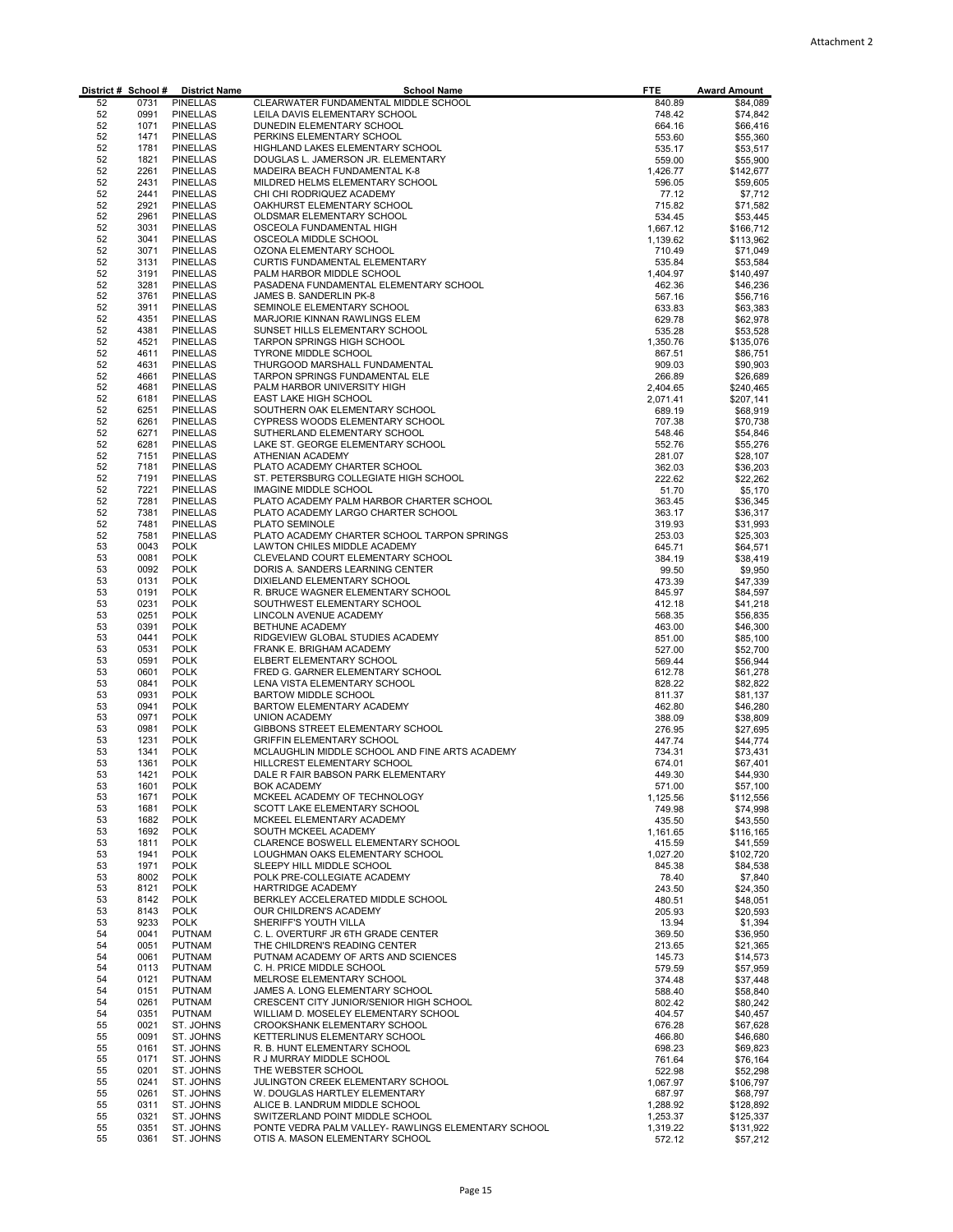| District # School # |              | <b>District Name</b>     | <b>School Name</b>                                                  | <b>FTE</b>         | <b>Award Amount</b>   |
|---------------------|--------------|--------------------------|---------------------------------------------------------------------|--------------------|-----------------------|
| 55                  | 0381         | ST. JOHNS                | CUNNINGHAM CREEK ELEMENTARY SCHOOL                                  | 818.20             | \$81,820              |
| 55                  | 0391         | ST. JOHNS                | OCEAN PALMS ELEMENTARY SCHOOL                                       | 896.87             | \$89,687              |
| 55                  | 0401         | ST. JOHNS                | PEDRO MENENDEZ HIGH SCHOOL                                          | 1,297.99           | \$129,799             |
| 55<br>55            | 0411<br>0441 | ST. JOHNS<br>ST. JOHNS   | BARTRAM TRAIL HIGH SCHOOL<br>DURBIN CREEK ELEMENTARY SCHOOL         | 1,698.79           | \$169,879             |
| 55                  | 0451         | ST. JOHNS                | TIMBERLIN CREEK ELEMENTARY SCHOOL                                   | 931.09<br>926.82   | \$93,109<br>\$92,682  |
| 55                  | 0461         | ST. JOHNS                | SOUTH WOODS ELEMENTARY SCHOOL                                       | 582.44             | \$58,244              |
| 55                  | 0472         | ST. JOHNS                | <b>LIBERTY PINES ACADEMY</b>                                        | 1,368.37           | \$136,837             |
| 55                  | 0481         | ST. JOHNS                | PACETTI BAY MIDDLE SCHOOL                                           | 1,040.40           | \$104,040             |
| 55                  | 0482         | ST. JOHNS                | WARDS CREEK ELEMENTARY SCHOOL                                       | 817.58             | \$81,758              |
| 55                  | 0491         | ST. JOHNS                | FRUIT COVE MIDDLE SCHOOL                                            | 1,322.35           | \$132,235             |
| 55                  | 0492         | ST. JOHNS                | PONTE VEDRA HIGH SCHOOL                                             | 1,476.57           | \$147,657             |
| 55                  | 0493         | ST. JOHNS                | <b>CREEKSIDE HIGH SCHOOL</b>                                        | 1,810.03           | \$181,003             |
| 55                  | 0501         | ST. JOHNS                | HICKORY CREEK ELEMENTARY SCHOOL                                     | 823.99             | \$82,399              |
| 55                  | 0511         | ST. JOHNS                | PALENCIA ELEMENTARY SCHOOL                                          | 600.48             | \$60,048              |
| 56                  | 0040         | ST. LUCIE                | WEATHERBEE ELEMENTARY SCHOOL                                        | 621.49             | \$62,149              |
| 56                  | 0051         | ST. LUCIE                | FORT PIERCE MAGNET SCHOOL OF THE ARTS                               | 433.31             | \$43,331              |
| 56                  | 0121         | ST. LUCIE                | LINCOLN PARK ACADEMY                                                | 1,789.64           | \$178,964             |
| 56                  | 0241         | ST. LUCIE                | FLORESTA ELEMENTARY SCHOOL                                          | 629.32             | \$62,932              |
| 56<br>56            | 0261<br>0271 | ST. LUCIE                | NORTHPORT K-8 SCHOOL                                                | 1,175.78           | \$117,578             |
| 56                  | 0351         | ST. LUCIE<br>ST. LUCIE   | WINDMILL POINT ELEMENTARY SCHOOL<br>OAK HAMMOCK K-8 SCHOOL          | 802.47             | \$80,247              |
| 56                  | 0371         | ST. LUCIE                | FOREST GROVE MIDDLE SCHOOL                                          | 1,500.98<br>876.41 | \$150,098<br>\$87,641 |
| 56                  | 0421         | ST. LUCIE                | <b>WEST GATE K-8 SCHOOL</b>                                         | 1,219.66           | \$121,966             |
| 56                  | 0711         | ST. LUCIE                | RENAISSANCE CHARTER SCHOOL OF ST. LUCIE                             | 1,277.51           | \$127,751             |
| 56                  | 0712         | ST. LUCIE                | COLLEGE PREPARATORY ACADEMY OF THE TREASURE COAST                   | 209.96             | \$20,996              |
| 56                  | 0721         | ST. LUCIE                | RENAISSANCE CHARTER SCHOOL AT TRADITION                             | 690.60             | \$69,060              |
| 56                  | 7023         | ST. LUCIE                | MOSAIC DIGITAL ACADEMY                                              | 116.21             | \$11,621              |
| 57                  | 0021         | SANTA ROSA               | <b>CENTRAL SCHOOL</b>                                               | 514.83             | \$51,483              |
| 57                  | 0041         | SANTA ROSA               | BERRYHILL ELEMENTARY SCHOOL                                         | 780.33             | \$78,033              |
| 57                  | 0101         | SANTA ROSA               | GULF BREEZE ELEMENTARY SCHOOL                                       | 722.15             | \$72,215              |
| 57                  | 0102         | SANTA ROSA               | GULF BREEZE MIDDLE SCHOOL                                           | 897.16             | \$89,716              |
| 57                  | 0103         | SANTA ROSA               | GULF BREEZE HIGH SCHOOL                                             | 1,440.34           | \$144,034             |
| 57                  | 0141         | SANTA ROSA               | <b>JAY HIGH SCHOOL</b>                                              | 431.22             | \$43,122              |
| 57                  | 0142         | SANTA ROSA               | JAY ELEMENTARY SCHOOL                                               | 477.40             | \$47,740              |
| 57                  | 0151         | SANTA ROSA               | MILTON HIGH SCHOOL                                                  | 1,667.18           | \$166,718             |
| 57                  | 0171         | SANTA ROSA               | S. S. DIXON PRIMARY SCHOOL                                          | 699.48             | \$69,948              |
| 57                  | 0182         | <b>SANTA ROSA</b>        | PACE HIGH SCHOOL                                                    | 1,722.28           | \$172,228             |
| 57                  | 0231         | SANTA ROSA               | HOBBS MIDDLE SCHOOL                                                 | 698.89             | \$69,889              |
| 57                  | 0261         | SANTA ROSA               | MARTIN LUTHER KING MIDDLE SCHOOL                                    | 614.09             | \$61,409              |
| 57                  | 0271<br>0272 | SANTA ROSA               | HOLLEY-NAVARRE INTERMEDIATE                                         | 784.00             | \$78,400              |
| 57                  | 0281         | SANTA ROSA               | HOLLEY-NAVARRE MIDDLE SCHOOL                                        | 812.24             | \$81,224              |
| 57<br>57            | 0311         | SANTA ROSA<br>SANTA ROSA | HOLLEY-NAVARRE PRIMARY<br>ORIOLE BEACH ELEMENTARY SCHOOL            | 799.27<br>805.56   | \$79,927<br>\$80,556  |
| 57                  | 0312         | SANTA ROSA               | BENNETT C RUSSELL ELEMENTARY SCHOOL                                 | 855.81             | \$85,581              |
| 57                  | 0331         | SANTA ROSA               | S. S. DIXON INTERMEDIATE SCHOOL                                     | 730.29             | \$73,029              |
| 57                  | 0332         | SANTA ROSA               | THOMAS L SIMS MIDDLE SCHOOL                                         | 876.55             | \$87,655              |
| 57                  | 0341         | SANTA ROSA               | WEST NAVARRE PRIMARY SCHOOL                                         | 833.30             | \$83,330              |
| 57                  | 0342         | SANTA ROSA               | WEST NAVARRE INTERMEDIATE SCHOOL                                    | 1,000.00           | \$100,000             |
| 57                  | 0361         | <b>SANTA ROSA</b>        | WOODLAWN BEACH MIDDLE SCHOOL                                        | 991.57             | \$99,157              |
| 57                  | 8001         | SANTA ROSA               | LEARNING ACADEMY OF SANTA ROSA                                      | 96.69              | \$9,669               |
| 58                  | 0012         | SARASOTA                 | ALTA VISTA ELEMENTARY SCHOOL                                        | 632.41             | \$63,241              |
| 58                  | 0021         | <b>SARASOTA</b>          | PINE VIEW SCHOOL                                                    | 2,096.15           | \$209,615             |
| 58                  | 0031         | SARASOTA                 | SARASOTA MIDDLE SCHOOL                                              | 1,217.02           | \$121,702             |
| 58                  | 0071         | SARASOTA                 | BAY HAVEN SCHOOL OF BASICS PLUS                                     | 591.45             | \$59,145              |
| 58                  | 0074         | SARASOTA                 | SARASOTA MILITARY ACADEMY                                           | 999.29             | \$99,929              |
| 58                  | 0083         | SARASOTA                 | SARASOTA SCHOOL OF ARTS/SCIENCES                                    | 753.29             | \$75,329              |
| 58                  | 0090         | SARASOTA                 | <b>ISLAND VILLAGE MONTESSORI SCHOOL</b>                             | 619.28             | \$61,928              |
| 58<br>58            | 0102<br>0103 | SARASOTA<br>SARASOTA     | STUDENT LEADERSHIP ACADEMY<br>IMAGINE SCHOOL AT NORTH PORT          | 314.66<br>992.55   | \$31,466<br>\$99,255  |
| 58                  | 0106         | SARASOTA                 | IMAGINE SCHOOL AT PALMER RANCH                                      | 522.84             | \$52,284              |
| 58                  | 0121         | SARASOTA                 | ENGLEWOOD ELEMENTARY SCHOOL                                         | 496.71             | \$49,671              |
| 58                  | 0131         | SARASOTA                 | FRUITVILLE ELEMENTARY SCHOOL                                        | 766.75             | \$76,675              |
| 58                  | 0171         | SARASOTA                 | PHILLIPPI SHORES ELEMENTARY SCHOOL                                  | 729.63             | \$72,963              |
| 58                  | 0181         | SARASOTA                 | RIVERVIEW HIGH SCHOOL                                               | 2,430.06           | \$243,006             |
| 58                  | 0191         | SARASOTA                 | SOUTHSIDE ELEMENTARY SCHOOL                                         | 779.61             | \$77,961              |
| 58                  | 0201         | SARASOTA                 | TUTTLE ELEMENTARY SCHOOL                                            | 673.32             | \$67,332              |
| 58                  | 0211         | <b>SARASOTA</b>          | <b>VENICE ELEMENTARY SCHOOL</b>                                     | 597.79             | \$59,779              |
| 58                  | 0221         | SARASOTA                 | VENICE SENIOR HIGH SCHOOL                                           | 1,808.38           | \$180,838             |
| 58                  | 0271         | SARASOTA                 | GULF GATE ELEMENTARY SCHOOL                                         | 752.20             | \$75,220              |
| 58                  | 0301         | SARASOTA                 | ASHTON ELEMENTARY SCHOOL                                            | 837.91             | \$83,791              |
| 58                  | 0381         | SARASOTA                 | <b>GARDEN ELEMENTARY SCHOOL</b>                                     | 612.54             | \$61,254              |
| 58                  | 0451         | SARASOTA                 | VENICE MIDDLE SCHOOL                                                | 544.52             | \$54,452              |
| 58                  | 0471         | <b>SARASOTA</b>          | LAKEVIEW ELEMENTARY SCHOOL                                          | 577.24             | \$57,724              |
| 58                  | 0491         | SARASOTA                 | TAYLOR RANCH ELEMENTARY SCHOOL                                      | 627.32             | \$62,732              |
| 58                  | 1211         | SARASOTA                 | LAUREL NOKOMIS SCHOOL<br>CRANBERRY ELEMENTARY SCHOOL                | 1,009.99           | \$100,999             |
| 58                  | 1271         | <b>SARASOTA</b>          |                                                                     | 763.25             | \$76,325              |
| 58<br>58            | 1282<br>1391 | SARASOTA<br>SARASOTA     | TATUM RIDGE ELEMENTARY SCHOOL<br>SUNCOAST POLYTECHNICAL HIGH SCHOOL | 693.16<br>470.18   | \$69,316<br>\$47,018  |
| 59                  | 0031         | <b>SEMINOLE</b>          | BEAR LAKE ELEMENTARY SCHOOL                                         | 1,041.44           | \$104,144             |
| 59                  | 0041         | <b>SEMINOLE</b>          | ENGLISH ESTATES ELEMENTARY SCHOOL                                   | 748.17             | \$74,817              |
| 59                  | 0071         | <b>SEMINOLE</b>          | LAKE MARY HIGH SCHOOL                                               | 2,573.59           | \$257,359             |
| 59                  | 0111         | <b>SEMINOLE</b>          | EVANS ELEMENTARY SCHOOL                                             | 879.26             | \$87,926              |
| 59                  | 0131         | <b>SEMINOLE</b>          | LAWTON ELEMENTARY SCHOOL                                            | 798.97             | \$79,897              |
| 59                  | 0151         | <b>SEMINOLE</b>          | SANFORD MIDDLE SCHOOL                                               | 1,485.22           | \$148,522             |
| 59                  | 0171         | <b>SEMINOLE</b>          | WALKER ELEMENTARY SCHOOL                                            | 656.67             | \$65,667              |
| 59                  | 0231         | <b>SEMINOLE</b>          | WILSON ELEMENTARY SCHOOL                                            | 892.77             | \$89,277              |
| 59                  | 0251         | <b>SEMINOLE</b>          | CROOMS ACADEMY OF INFORMATION TECHNOLOGY                            | 576.12             | \$57,612              |
| 59                  | 0271         | <b>SEMINOLE</b>          | GOLDSBORO ELEMENTARY MAGNET                                         | 646.29             | \$64,629              |
| 59                  | 0291         | <b>SEMINOLE</b>          | JACKSON HEIGHTS MIDDLE SCHOOL                                       | 1,124.30           | \$112,430             |
| 59                  | 0331         | <b>SEMINOLE</b>          | HIGHLANDS ELEMENTARY SCHOOL                                         | 632.62             | \$63,262              |
| 59                  | 0361         | <b>SEMINOLE</b>          | RAINBOW ELEMENTARY SCHOOL                                           | 718.14             | \$71,814              |